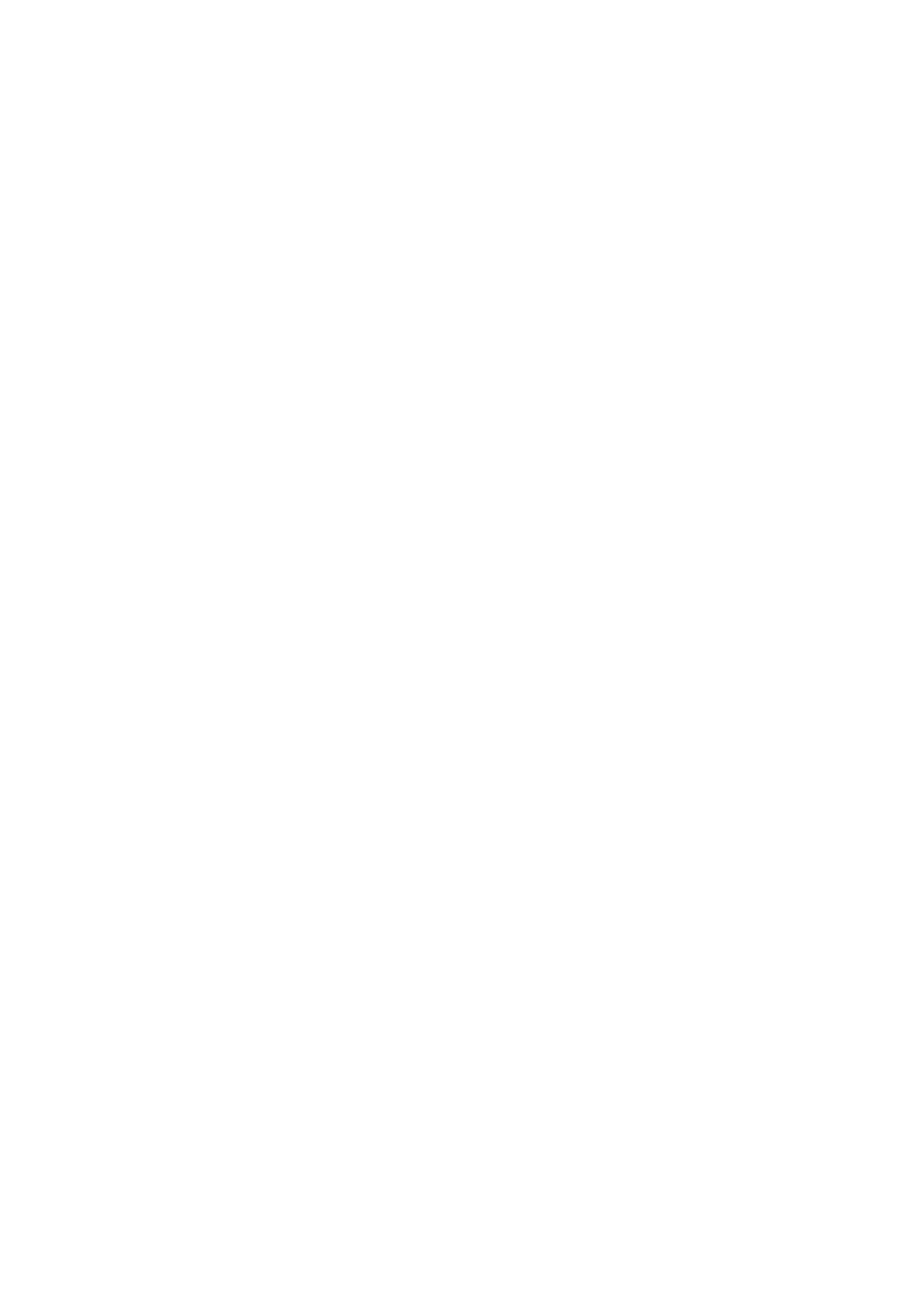

# House of Commons European Scrutiny Committee

# **Nineteenth Report of Session 2014–15**

**Documents considered by the Committee on 5 November 2014, including the following recommendation for debate:**

**EU Budget 2014**

*Report, together with formal minutes*

*Ordered by the House of Commons to be printed 5 November 2014*

> **HC 219-xviii** Published on 6 November 2014 by authority of the House of Commons London: The Stationery Office Limited £0.00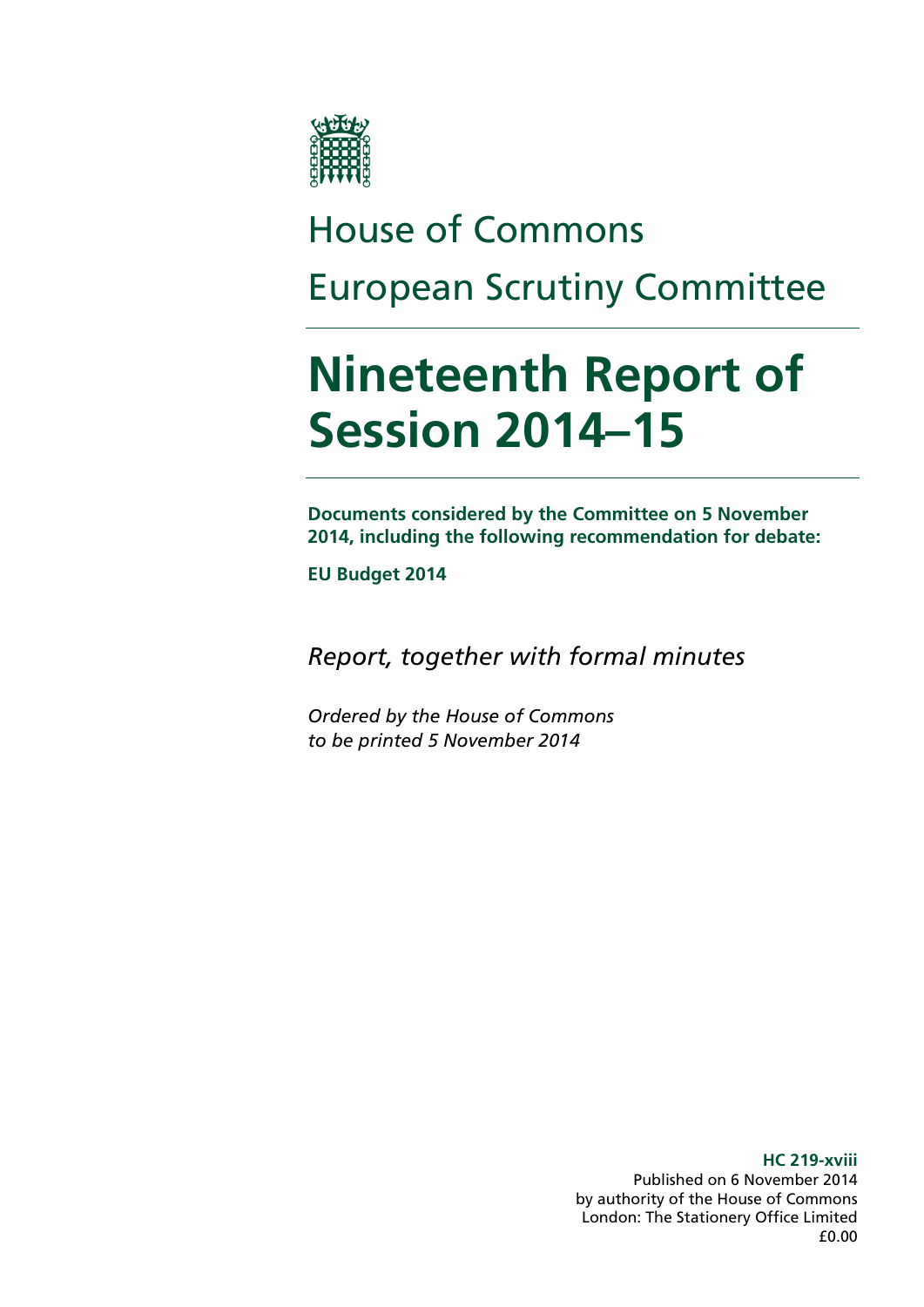#### **Notes**

#### **Numbering of documents**

Three separate numbering systems are used in this Report for European Union documents:

Numbers in brackets are the Committee's own reference numbers.

Numbers in the form "5467/05" are Council of Ministers reference numbers. This system is also used by UK Government Departments, by the House of Commons Vote Office and for proceedings in the House.

Numbers preceded by the letters COM or SEC or JOIN are Commission reference numbers.

Where only a Committee number is given, this usually indicates that no official text is available and the Government has submitted an "unnumbered Explanatory Memorandum" discussing what is likely to be included in the document or covering an unofficial text.

#### **Abbreviations used in the headnotes and footnotes**

| EC           | (in "Legal base") Treaty establishing the European Community           |
|--------------|------------------------------------------------------------------------|
| EM           | Explanatory Memorandum (submitted by the Government to the Committee)* |
| EP           | European Parliament                                                    |
| EU           | (in "Legal base") Treaty on European Union                             |
| <b>GAERC</b> | <b>General Affairs and External Relations Council</b>                  |
| JHA          | Justice and Home Affairs                                               |
| OJ           | Official Journal of the European Communities                           |
| <b>QMV</b>   | Qualified majority voting                                              |
| <b>RIA</b>   | <b>Regulatory Impact Assessment</b>                                    |
| <b>SEM</b>   | Supplementary Explanatory Memorandum                                   |
| <b>TEU</b>   | Treaty on European Union                                               |
| <b>TFEU</b>  | Treaty on the Functioning of the European Union                        |

#### **Euros**

Where figures in euros have been converted to pounds sterling, this is normally at the market rate for the last working day of the previous month.

#### **Further information**

Documents recommended by the Committee for debate, together with the times of forthcoming debates (where known), are listed in the European Union Documents list, which is published in the House of Commons Vote Bundle each Monday, and is also available on the parliamentary website. Documents awaiting consideration by the Committee are listed in "Remaining Business": www.parliament.uk/escom. The website also contains the Committee's Reports.

\*Explanatory Memoranda (EMs) can be downloaded from the Cabinet Office website: http://europeanmemoranda.cabinetoffice.gov.uk/.

Letters sent by Ministers to the Committee relating to European documents are available for the public to inspect; anyone wishing to do so should contact the staff of the Committee ("Contacts" below).

#### **Staff**

The staff of the Committee are Sarah Davies (Clerk), David Griffiths (Clerk Adviser), Terry Byrne (Clerk Adviser), Leigh Gibson (Clerk Adviser), Peter Harborne (Clerk Adviser), Arnold Ridout (Legal Adviser) (Counsel for European Legislation), Joanne Dee (Assistant Legal Adviser) (Assistant Counsel for European Legislation), Joanna Welham (Second Clerk), Julie Evans (Senior Committee Assistant), Jane Bliss and Beatrice Woods (Committee Assistants), Paula Saunderson and Ravi Abhayaratne (Office Support Assistants).

#### **Contacts**

All correspondence should be addressed to the Clerk of the European Scrutiny Committee, House of Commons, Telford House, 14 Tothill Street, London SW1H 9NB. The telephone number for general enquiries is (020) 7219 3292/5465. The Committee's email address is escom@parliament.uk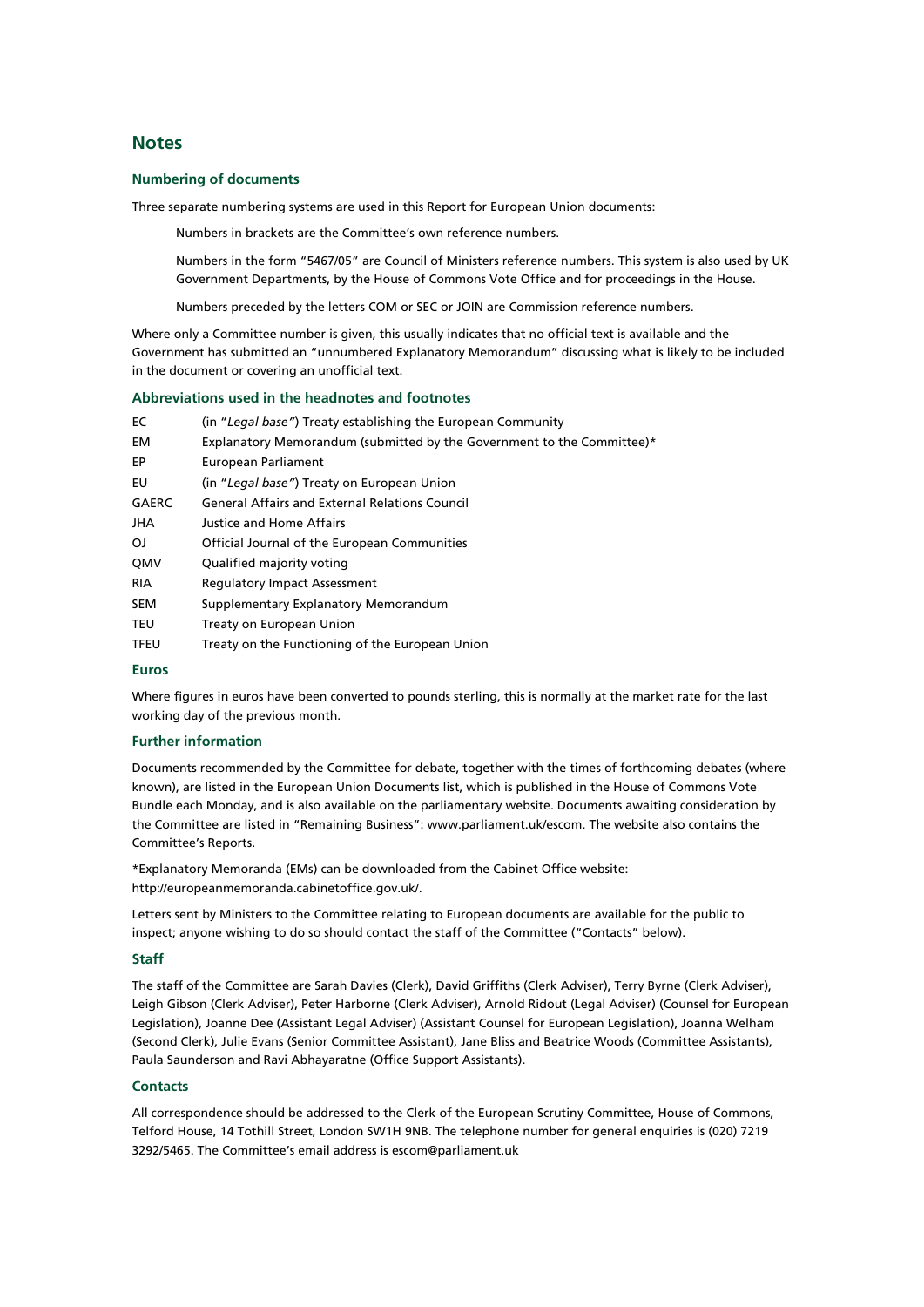# **Contents**

| <b>Report</b>                |     |                                                      | Page |  |  |
|------------------------------|-----|------------------------------------------------------|------|--|--|
| <b>Documents for debate</b>  |     |                                                      |      |  |  |
| $\mathbf{1}$                 | HMT | (36427) EU Budget 2014                               | 3    |  |  |
| <b>Documents not cleared</b> |     |                                                      |      |  |  |
| 2                            | HO. | (36368) (36369) The UK's 2014 block opt-out decision | 8    |  |  |
|                              |     |                                                      |      |  |  |

#### **Formal minutes 19**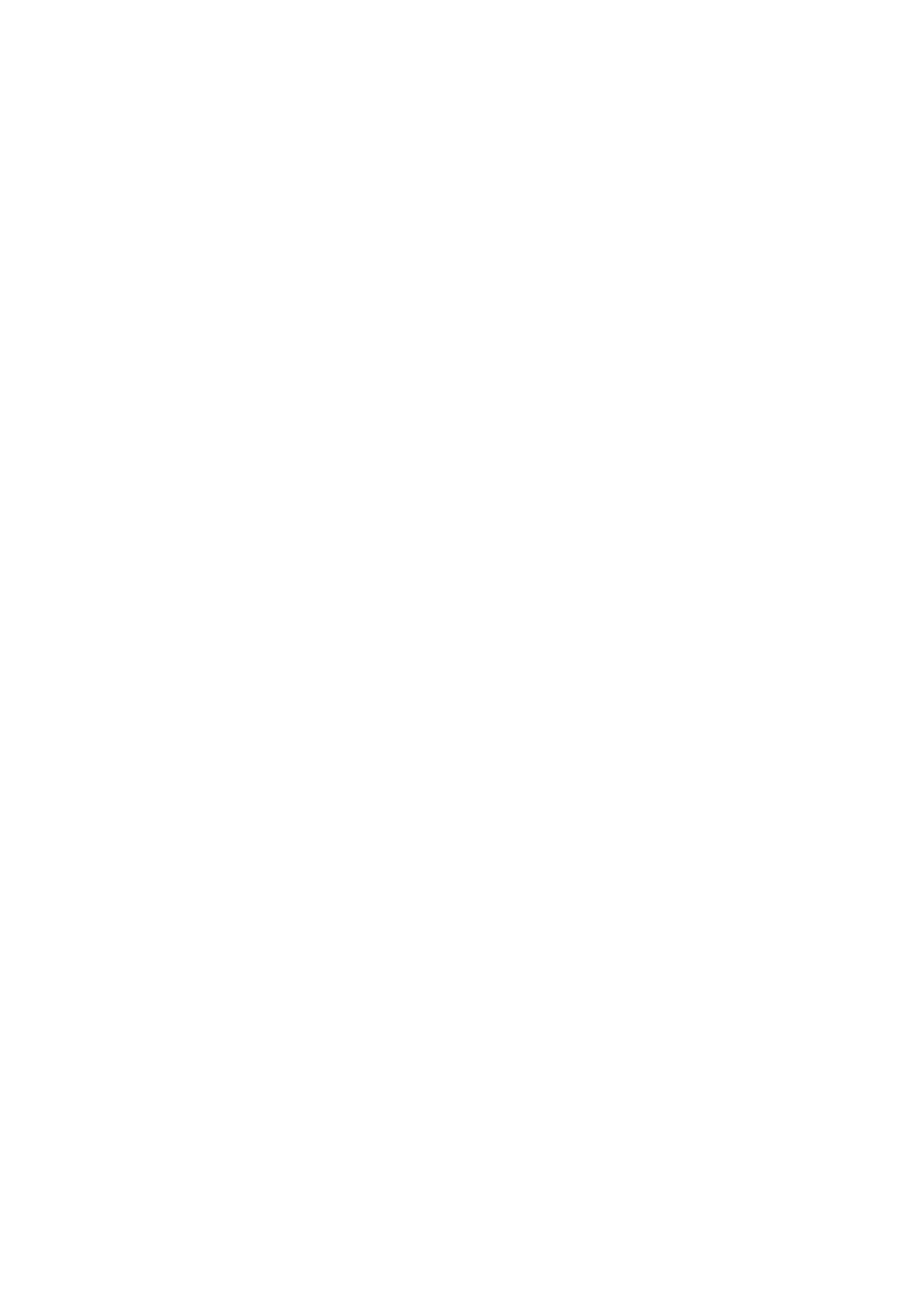## 1 EU Budget 2014

| Committee's assessment      | Politically important                                 |
|-----------------------------|-------------------------------------------------------|
| <b>Committee's decision</b> | Not cleared from scrutiny; for debate on the floor of |
|                             | the House                                             |
| Document details            | Draft Amending Budget for the 2014 EU Budget          |
| Legal base                  | Article 314 TFEU in conjunction with Article 106(a)   |
|                             | EURATOM; co-decision; QMV                             |
| Department                  | <b>HM</b> Treasury                                    |
| Document numbers            | (36427), 14442/14, COM(14) 649                        |

#### **Summary and Committee's conclusions**

1.1 The Commission has reported a total retrospective adjustment amount of  $\epsilon$ 9,528 million (£7,943 million) as a result of adjustments to the VAT and GNI bases over the period 2002–13 (1995–2013 for one Member State). The adjustments increase the UK's contribution for 2014 by £2,873 million.

1.2 Draft Amending Budget No. 6 to the 2014 Budget provides a revision of the forecast to TORs and VAT and GNI balances, resulting in a reduction of total Member State contributions, and includes some minor expenditure transfers between EU budget lines and a small increase in expenditure for the European Ombudsman.

1.3 The main purpose of the proposal is to return to Member States their share of the additional contributions to the EU budget which result from the adjustments to the VAT and GNI balances of individual Member States, which constitute a windfall for the EU budget. It would redistribute the total retrospective adjustment on the basis of Member States' share in EU GNI in 2014, therefore returning to the UK  $\epsilon$ 1,491 million (£1,243 million). The UK would face a net cost of around  $£1,630$  million if the Draft Amending Budget is adopted before 1 December.

1.4 The Government tells us that:

- whilst it supports the principle of returning additional contributions to Member States, it sees the Draft Amending Budget as a mechanistic procedure which is a direct consequence of and entirely dependent upon the gross adjustments;
- it is seeking changes to these underlying adjustments;
- therefore, the Government cannot set out its position on the proposal, which will depend on the outcome of wider negotiations; and
- if these negotiations reach an acceptable conclusion, it will support the Draft Amending Budget.

1.5 In order to make the proposed return of contributions effective by 1 December the Draft Amending Budget would have to be adopted by 15 November and the Government says that the Presidency intends to seek an override of the Treaty requirement for an eight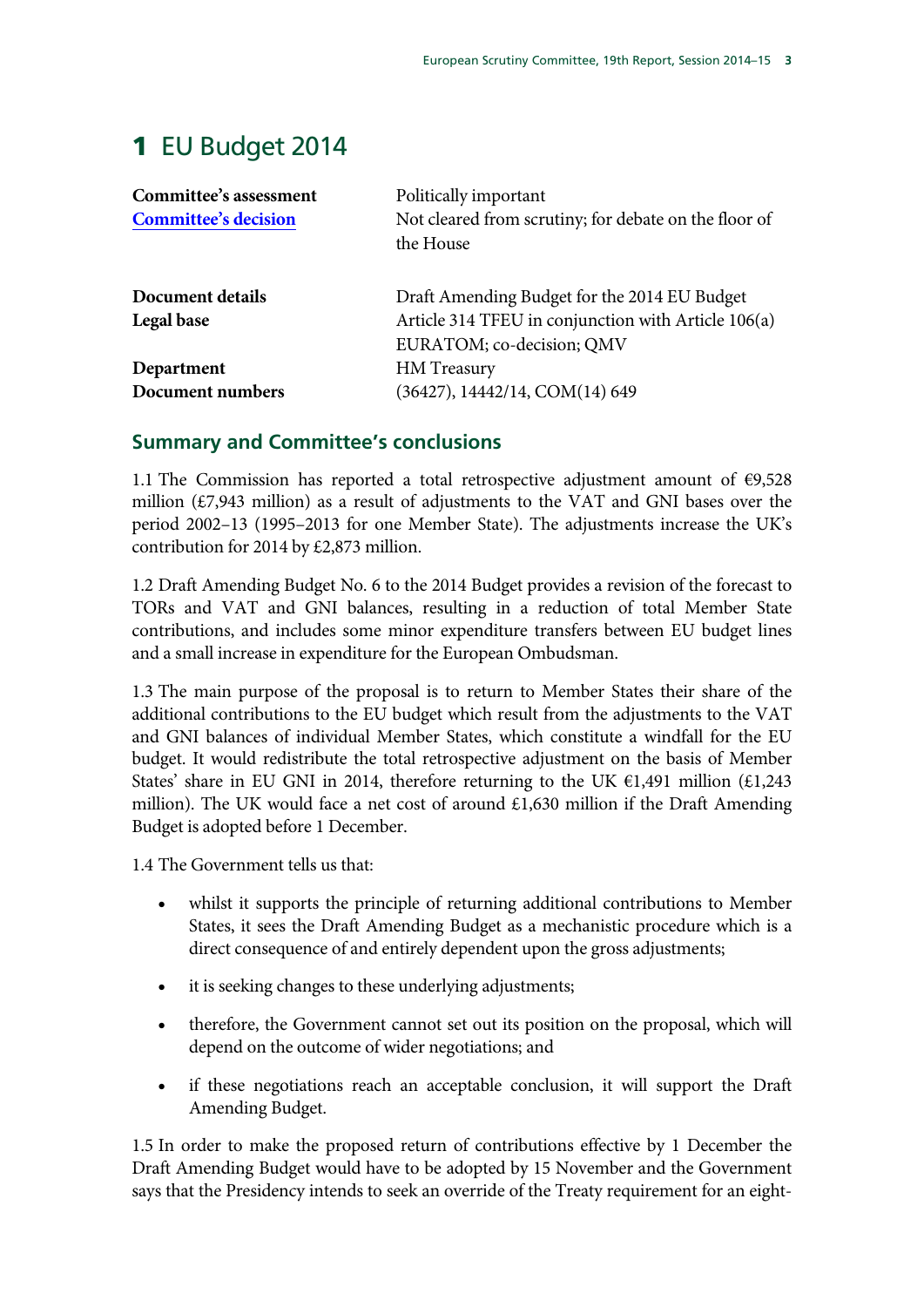week period for parliamentary scrutiny. The Government tells us that it intends to support this timetabling and asks us, in the circumstances and in order to allow flexibility if its negotiations are successful, to waive scrutiny of this proposal.

1.6 **We recognise why the Government wishes us to quickly clear this proposal from scrutiny. But the matter of the potential significant increase to the UK's EU budgetary contribution is of great political importance. Therefore we recommend that the Draft Amending Budget be debated on the floor of the House**. **This debate would allow Members to explore with Ministers both:**

- **how the contribution problem might best be resolved; and**
- some apparent anomalies, such as that some Member States are to receive **repayments related to years before they acceded and Member States, such as Greece and Cyprus, with very troubled economies, are faced with significantly increased contributions.**

1.7 **Obviously the debate should take place as soon as possible and we observe that a debate on 10 or 11 November would fit with a Council deadline of 15 November.**

**Full details of the documents:** Draft Amending Budget No. 6 to the General Budget for 2014: General statement of revenue; Statement of expenditure by section: Section III — Commission and Section VIII — European Ombudsman: (36427)[, 14442/14,](http://esid.parliament.uk/Documents/606e72d5-b623-44e2-9c77-37f09782f986.pdf) COM(14) 649.

## **Background**

1.8 The revenue of the EU budget is largely derived from the EU's 'Own Resources', which comprise Traditional Own Resources (TORs — customs duties and sugar levies), contributions based on a hypothetical harmonised VAT base and GNI-based contributions, as set out in the Own Resources Decision (ORD), the current version of which was adopted in 2007.

1.9 The Own Resources legislation makes provisions for adjustments to past VAT and GNI-based contributions for the years that the calculations remain open. Calculations are normally closed after 30 September of the fourth year following a given financial year unless either the Commission or the relevant Member State place reservations on the underpinning numbers by notifying specific points. These adjustments ("VAT and GNI balances") result from revisions to historic VAT and GNI data underpinning VAT and GNI-based contributions.

1.10 On 17 October, the Commission issued an Information Note for Member States on VAT and GNI balances (COMBUD 369/14)[1](#page-7-0) setting out the adjustments to Member States' contributions as a result of changes to the GNI and VAT bases for 1995–2013 (back to 2002 for the UK). In accordance with the Own Resources legislation Member States will have to enter into the own resources account VAT and GNI balances and the adjustments

<span id="page-7-0"></span>Se[e http://www.rijksoverheid.nl/bestanden/documenten-en-publicaties/kamerstukken/2014/10/28/information-note](http://www.rijksoverheid.nl/bestanden/documenten-en-publicaties/kamerstukken/2014/10/28/information-note-for-member-states%20/information-note-for-member-states.pdf)[for-member-states%20/information-note-for-member-states.pdf.](http://www.rijksoverheid.nl/bestanden/documenten-en-publicaties/kamerstukken/2014/10/28/information-note-for-member-states%20/information-note-for-member-states.pdf)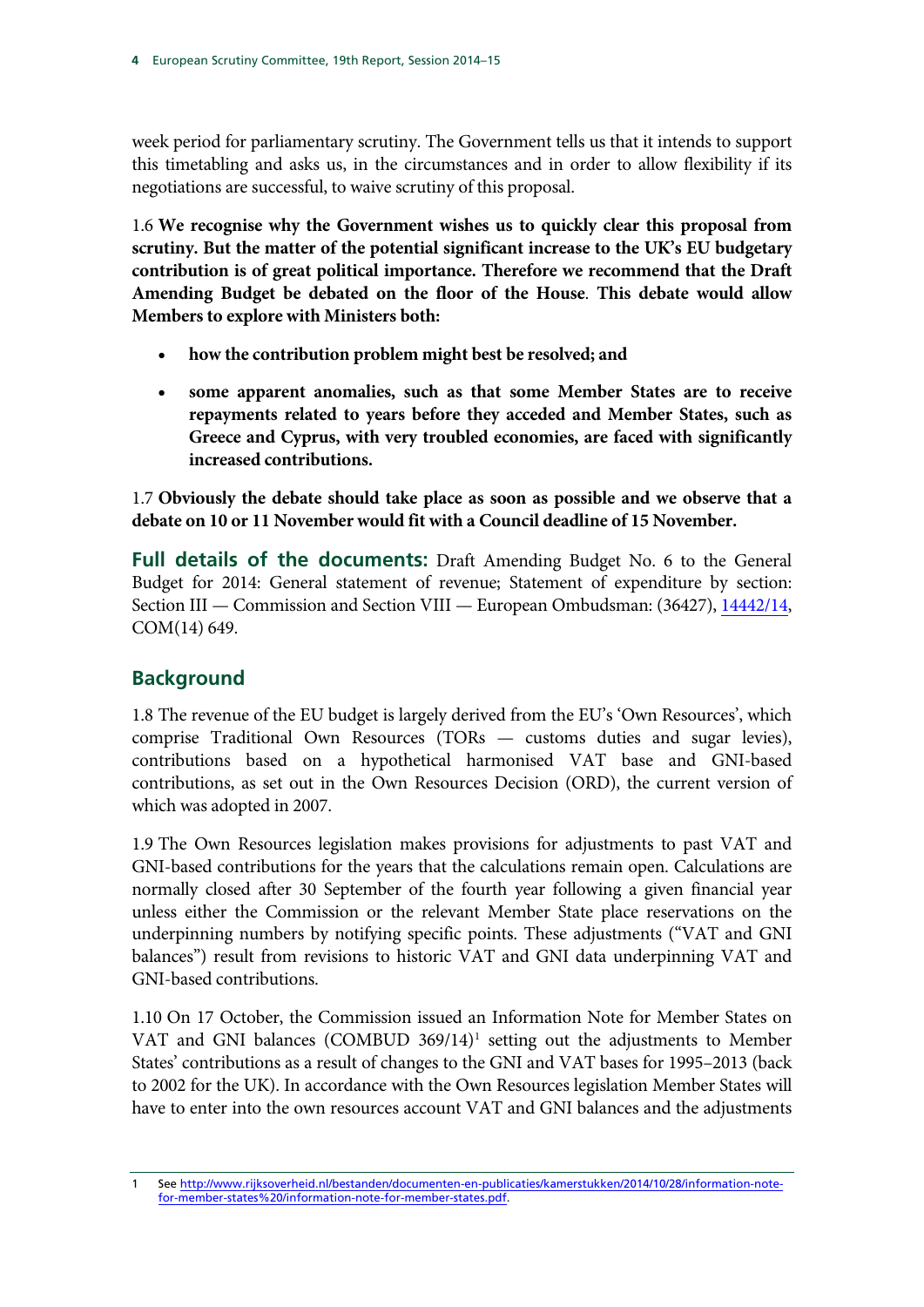to these balances, on the first working day of December. The full financial implications for all Member States are set out in that note.

1.11 During the course of a financial year the Commission presents Draft Amending Budgets (DABs) proposing increases or reductions for revenue and expenditure in the current EU General Budget.

## **The document**

1.12 This Commission document, Draft Amending Budget No. 6 to the 2014 budget (DAB 6/2014) provides a revision of the forecast to TORs and VAT and GNI balances, resulting in a reduction of total Member State contributions of  $\epsilon$ 9,528 million (£7,943 million), and includes some minor expenditure transfers between EU budget lines and a small increase in expenditure for the European Ombudsman.

#### *Revision of the forecast of TORs, and VAT and GNI balances*

1.13 With DAB 6/2014 the Commission proposes, as foreshadowed in its accompanying Information Note, COMBUD 369/14:

- entry of a positive amount for GNI balances of  $\epsilon$ 9,813 million (£8,181 million) and a negative amount for Member States' VAT balances of €285 million (£238 million), leaving a net total reduction of GNI contributions of €9,528 million  $(E7,943$  million) — the Commission notes that GNI balances are exceptionally high as a result of the work carried out by individual Member States to ensure that existing GNI reservations can be lifted, in addition to the major revisions of GNI data made by some of them; and
- an increase in TORs of  $E$ 420 million (£350 million) to reflect the trend in customs duties made available to the budget up to now — the Commission notes that if new data for the last quarter of the year implies significant changes to this estimate, it might revise its figures in the course of the budgetary procedure.

## *Expenditure transfers between budget lines and additional expenditure*

1.14 The Commission also proposes in the DAB:

- a reduction in the budgetary appropriations related to the European Maritime and Fisheries Fund and the reserve for Sustainable Fisheries Partnership Agreements, for a total amount of  $\epsilon$ 76.3 million (£63.6 million) in commitment appropriations and  $6.2$  million (£5.2 million) in payment appropriations;
- redeployment of the payment appropriations to the Emergency Aid Reserve to help with possible humanitarian crises till the end of the year; and
- increases in both commitment and payment appropriations of  $\epsilon$ 93,500 (£77,951) for the European Ombudsman, in order to ensure that all salary remunerations due in 2014 can be paid by the end of the year.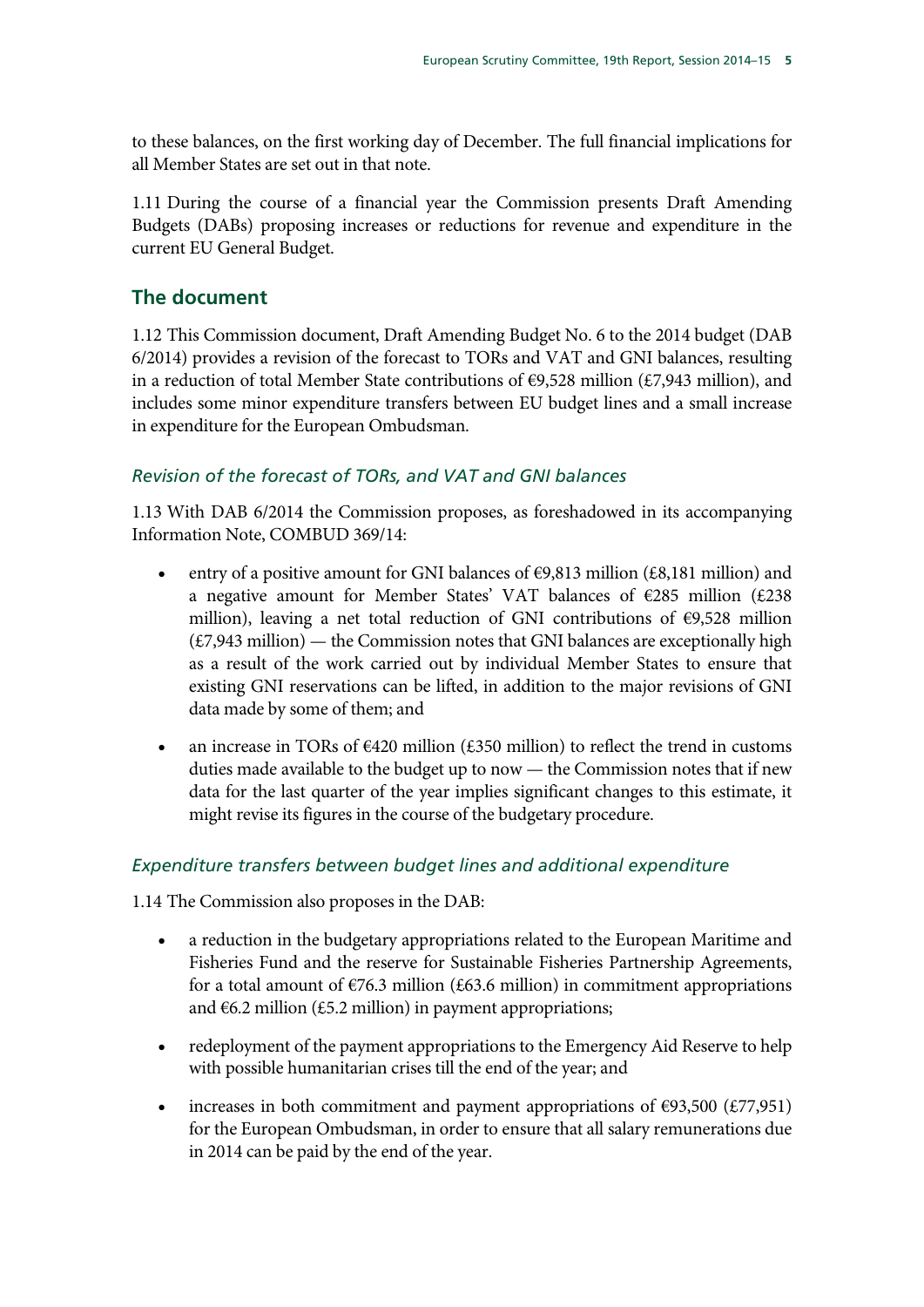1.15 The main purpose of DAB 6/2014 is to return to Member States their share of the additional contributions to the EU budget which result from the adjustments to the VAT and GNI balances of individual Member States, which constitute a windfall for the EU budget. Without a DAB, the Commission cannot return these funds to Member States. Such windfalls are distributed to Member States in proportion to their respective shares in EU GNI in the year the amounts are budgeted — in this case 2014. Current legislation requires Member States to make available any additional contributions on the first working day of December.

## **The Government's view**

1.16 In his Explanatory Memorandum of 3 November the Financial Secretary to the Treasury (Mr David Gauke), noting that DAB 6/2014 is a mechanism through which the Commission are authorised to return to Member States their share of the additional contributions to the EU budget which result from adjustments to the VAT and GNI balances of individual Member States, says that:

- taken together with the adjusted Member State contributions as a result of adjustments to VAT and GNI bases, the UK would face a net payment to the Commission if the DAB is adopted before 1 December 2014;
- whilst the Government supports the principle of returning additional contributions to Member States, it sees DAB 6/2014 as a mechanistic procedure which is a direct consequence of and entirely dependent upon the gross adjustments;
- it is seeking changes to these underlying adjustments;
- therefore, the Government cannot set out its position on the DAB, which will depend on the outcome of wider negotiations; and
- if these negotiations reach an acceptable conclusion, it will support DAB 6/2014.

1.17 Noting both that the combined effect of the changes proposed in the DAB would reduce overall contributions required from Member States by €9,948 million (£8,181 million) and that the Commission Information Note, COMBUD 369/14, reports a total retrospective adjustment amount of  $\epsilon$ 9,528 million (£7,943 million) as a result of adjustments to the VAT and GNI bases over the period 2002–13 (1995–2013 for one Member State), the Minister says that:

- the adjustment increases the UK's contribution by  $£2,873$  million;
- DAB 6/2014 would redistribute the total retrospective adjustment resulting from revisions to GNI and VAT, on the basis of Member States' share in EU GNI in 2014, therefore returning to the UK  $\epsilon$ 1,491 million (£1,243 million);
- taken together, the UK would face a net cost of around  $£1,630$  million if DAB 6/2014 is adopted before 1 December. [2](#page-9-0)

<span id="page-9-0"></span><sup>2</sup> These sterling numbers differ from the Commission preliminary estimate of a net cost to the UK of €2,125 million due to the exchange rate used to calculate the adjustment payment. UK contributions to the EU budget are made in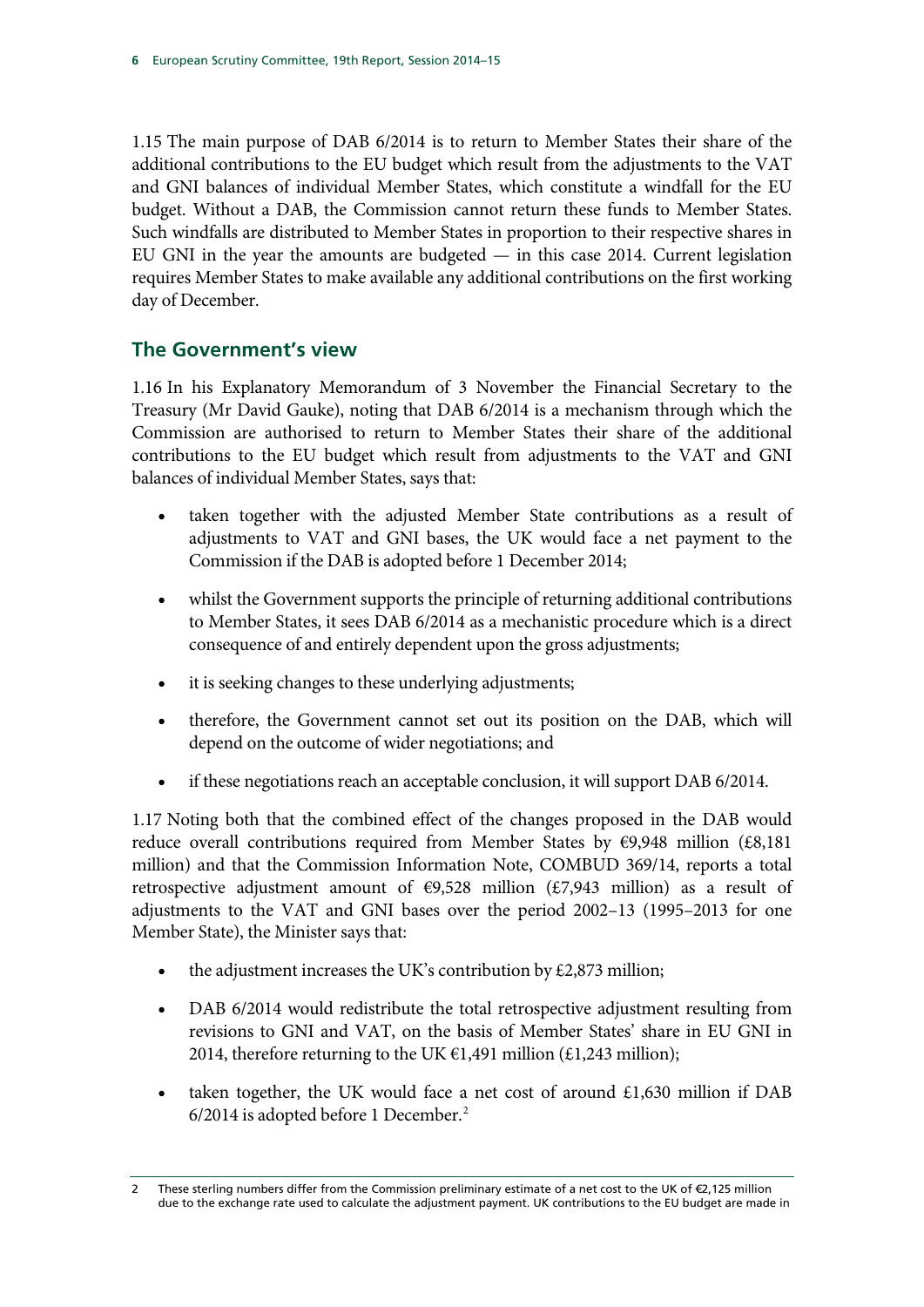1.18 The Minister comments that the minor transfers between budget lines and the small proposed increase in expenditure for the European Ombudsman are broadly budget neutral.

1.19 On timetabling for DAB 6/2014 the Minister, noting that under Protocol 1, Article 4 TFEU eight weeks must be given from publication of the proposal to a Council vote and that exceptions are possible, but only in cases of urgency, and must be justified, says that:

- the proposal was published by the Commission on 17 October;
- it must be adopted by 15 November in order for the repayment allowed by the DAB to be possible on 1 December;
- it must also be approved by the European Parliament by this deadline;
- the Government understands that the Presidency will request the Council to agree to shorten the eight week period; and
- given the value of additional Member States' contributions that would be returned to the UK if DAB 6/2014 were adopted by 15 November, the Government would look to support the shortened period before the proposal is put to a Council vote, but will endeavour to ensure that both Houses of Parliament have first been given the opportunity to consider the proposal.

1.20 In his letter of 3 November accompanying his Explanatory Memorandum the Minister asks for a waiver of parliamentary scrutiny in this instance. He says that:

- he believes this is necessary given the fast-moving pace of wider negotiations on the adjustment payment, on which DAB 6/2014 is entirely dependent;
- as the Prime Minister said in his post-European Council statement on 27 October,<sup>[3](#page-10-0)</sup> the Government is seeking changes to these underlying adjustments;
- therefore, the Government's position on DAB 6/2014 will depend on the outcome of the negotiations;
- if the negotiations reach an acceptable outcome, the Government will support the DAB as a means of returning the additional contributions requested as a result of the data revisions; and
- to retain flexibility for the negotiations, and in order to obtain the best overall outcome for the UK, the Government requests, exceptionally in this case, a waiver of parliamentary scrutiny.

-

sterling using the exchange rate on 31 December 2013 (€1 = £0.8337). The Commission Information Note reflects the value of the UK payment to the Commission in euros at the time of writing. Therefore the table in Annex 2 of the Note shows the gross value of £2,873 million as €3,616 million on the basis of the current sterling/euro exchange rate. This different exchange rate explains the difference between the net figure presented by the Commission and the figure given here.

<span id="page-10-0"></span><sup>3</sup> Se[e http://www.publications.parliament.uk/pa/cm201415/cmhansrd/cm141027/debtext/141027-](http://www.publications.parliament.uk/pa/cm201415/cmhansrd/cm141027/debtext/141027-0001.htm%2314102711000001) [0001.htm#14102711000001.](http://www.publications.parliament.uk/pa/cm201415/cmhansrd/cm141027/debtext/141027-0001.htm%2314102711000001)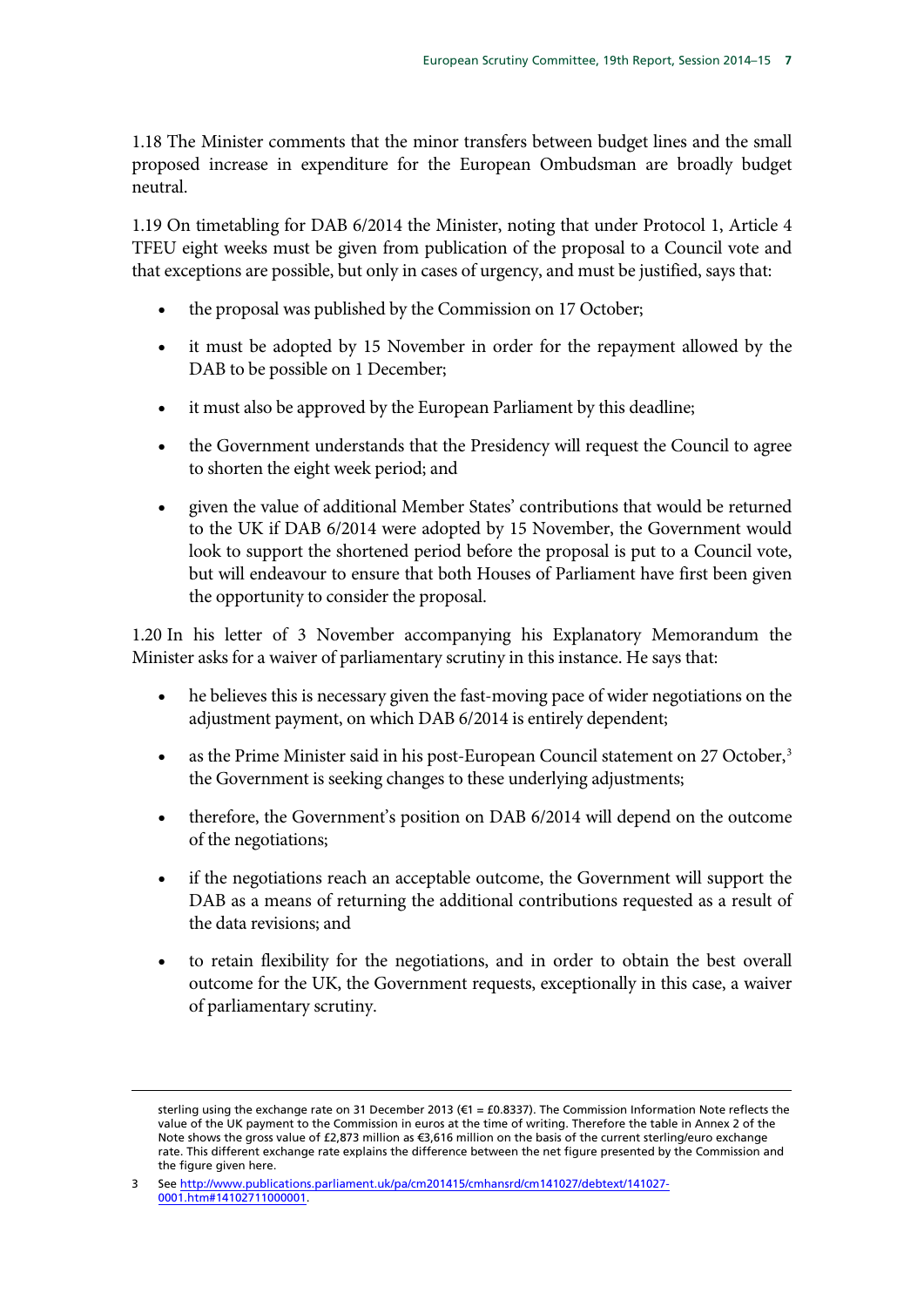#### **Previous Committee Reports**

None.

# 2 The UK's 2014 block opt-out decision

| Committee's assessment      | Legally and politically important                       |
|-----------------------------|---------------------------------------------------------|
| <b>Committee's decision</b> | Not cleared from scrutiny; further information          |
|                             | requested; relevant to the debate yet to be announced   |
|                             | on the UK's block opt-out decision; drawn to the        |
|                             | attention of the Home Affairs and Justice               |
|                             | Committees                                              |
| <b>Document details</b>     | (a) Draft Council Decision determining certain          |
|                             | direct financial consequences incurred as a result of   |
|                             | the cessation of the participation of the UK in certain |
|                             | acts of the Union in the field of police cooperation    |
|                             | and judicial cooperation in criminal matters adopted    |
|                             | before the entry into force of the Treaty of Lisbon     |
|                             | (b) Draft Council Decision determining certain          |
|                             | consequential and transitional arrangements             |
|                             | concerning the cessation of the participation of the    |
|                             | UK in certain acts of the Union in the field of police  |
|                             | cooperation and judicial cooperation in criminal        |
|                             | matters adopted before the entry into force of the      |
|                             | Treaty of Lisbon                                        |
| <b>Legal</b> base           | (a) Protocol No. 36 on Transitional Provisions,         |
|                             | Article 10(4), third sub-paragraph; QMV                 |
|                             | (b) Protocol No. 36 on Transitional Provisions,         |
|                             | Article 10(4), second sub-paragraph; QMV                |
|                             | (excluding the UK)                                      |
| Department                  | (Both) Home Office                                      |
| <b>Document numbers</b>     | (a) (36368), 13680/14, COM(14) 595                      |
|                             | (b) $(36369)$ , $13683/14 + ADD 1$ , $COM(14)$ 596      |

## **Summary and Committee's conclusions**

2.1 On 1 December 2014, the UK will cease to be bound by around 110 EU police and criminal justice measures which are subject to the UK's 2014 "block opt-out". The UK's right to opt out of these measures *en masse* is set out in Protocol No. 36 on Transitional Provisions annexed to the EU Treaties ("Protocol 36"). Protocol 36 allows the UK to opt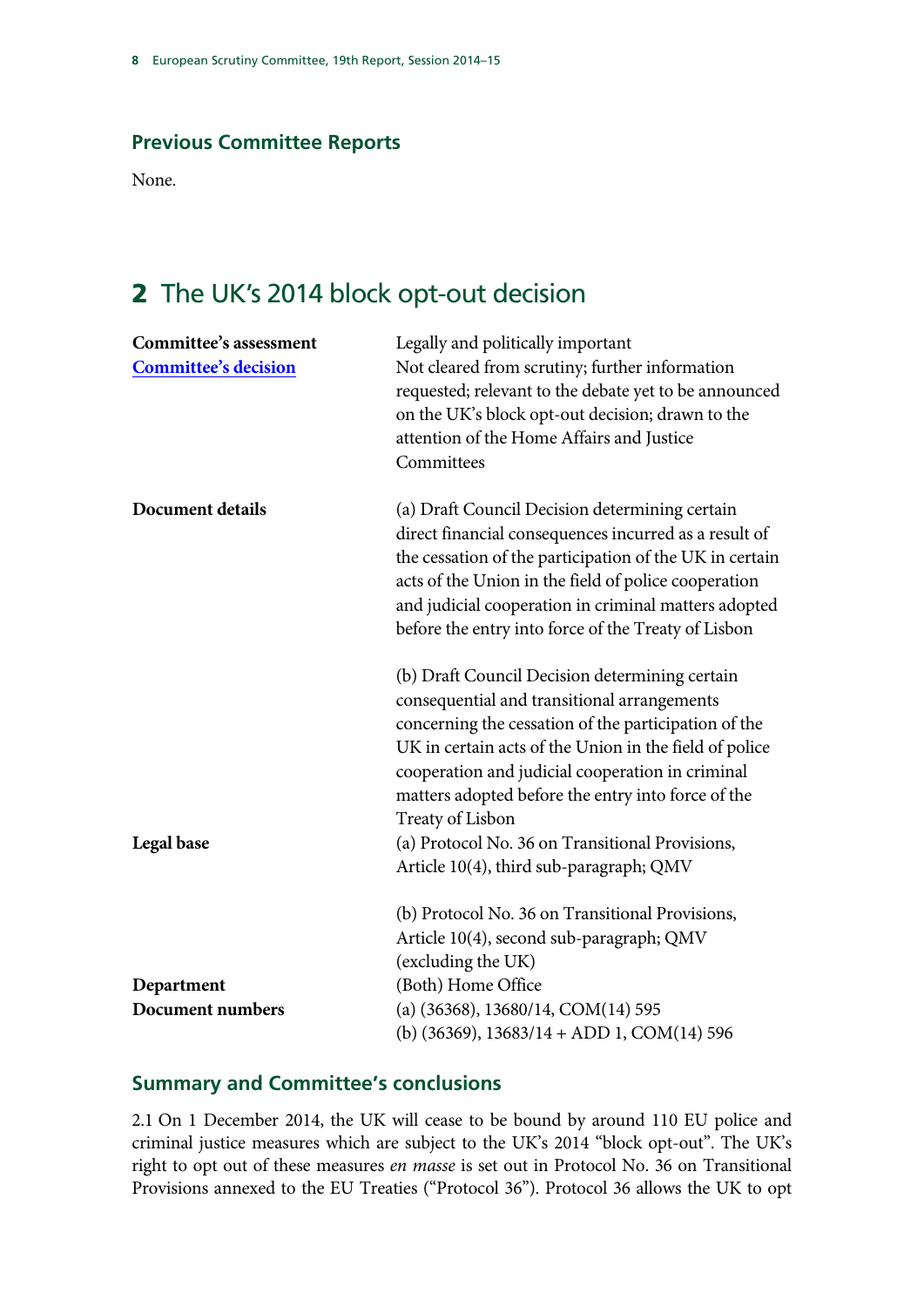out of EU police and criminal justice measures adopted before the Lisbon Treaty took effect, on 1 December 2009, with the exception of those that have been amended, or repealed and replaced, by a post-Lisbon measure in which the UK has chosen to participate. The procedures for opting out are set out in Article 10(4) of Protocol 36. On 24 July 2013, the Prime Minister formally notified the EU institutions that the UK had decided to exercise its block opt-out, following a debate and vote in both Houses of Parliament.<sup>[4](#page-12-0)</sup>

2.2 Protocol 36 also includes provision for the UK to seek to rejoin individual measures which cease to apply to it on 1 December 2014. The relevant procedures are set out in Article 10(5) of the Protocol.

2.3 Command Paper 8897, published on 3 July 2014, lists 35 EU police and criminal justice measures which the Government wishes to rejoin. The list reflects the outcome of "detailed technical level discussions with the Commission and Council".<sup>[5](#page-12-1)</sup> The Government has undertaken to hold a further debate and vote in both Houses of Parliament on these measures before making a formal application to rejoin them. It has said that the debate and vote should be held after the UK has reached an "in principle agreement" with the Commission and the Council on the relevant measures.<sup>[6](#page-12-2)</sup>

2.4 In reaching such an agreement, the Government told us in July that it had been able to "resist many of the changes demanded by the Commission and other Member States".<sup>[7](#page-12-3)</sup> During a general debate on the UK's block opt-out on 10 July 2014, the Home Secretary indicated that there had been pressure for the UK to rejoin three additional measures: two so-called "Prüm" Decisions concerning cross-border cooperation on serious crime and terrorism, and a Framework Decision on probation.<sup>[8](#page-12-4)</sup> She explained that the UK would not rejoin the Prüm measures on 1 December 2014, but added:

"In order for the House to consider the matter carefully, the Government will produce a business and implementation case and run a small-scale pilot with all the necessary safeguards in place. We will publish that by way of a Command Paper and bring the issue back to Parliament so that it can be debated in an informed way. We are working towards doing so by the end of next year. However, the decision on whether to rejoin Prüm would be one for Parliament."<sup>[9](#page-12-5)</sup>

2.5 As regards the Framework Decision on probation, the Justice Secretary informed the House:

"We have indicated to the Commission […] that we will take another look at the measure when there is enough evidence of it working and of its impacts to see whether there would be benefits to the UK in taking part. To support that decision, we will publish for Parliament an assessment of the potential impacts. Clearly, we

<span id="page-12-0"></span><sup>4</sup> The debate and vote in the House of Commons took place on 15 July 2013.

<span id="page-12-1"></span><sup>5</sup> Cm 8897, p.2.

<span id="page-12-2"></span><sup>6</sup> Letter of 6 April 2014 from the Home and Justice Secretaries (Mrs Theresa May and Chris Grayling) to the Chairs of the European Scrutiny, Home Affairs and Justice Committees.

<span id="page-12-3"></span><sup>7</sup> Letter of 3 July 2014 from the Home and Justice Secretaries to the Chair of the European Scrutiny Committee.

<span id="page-12-4"></span><sup>8</sup> Council Decisions 2008/615/JHA and 2008/616JHA and Framework Decision 2008/947/JHA.

<span id="page-12-5"></span><sup>9</sup> *HC Deb,* 10 July 2014, col. 492.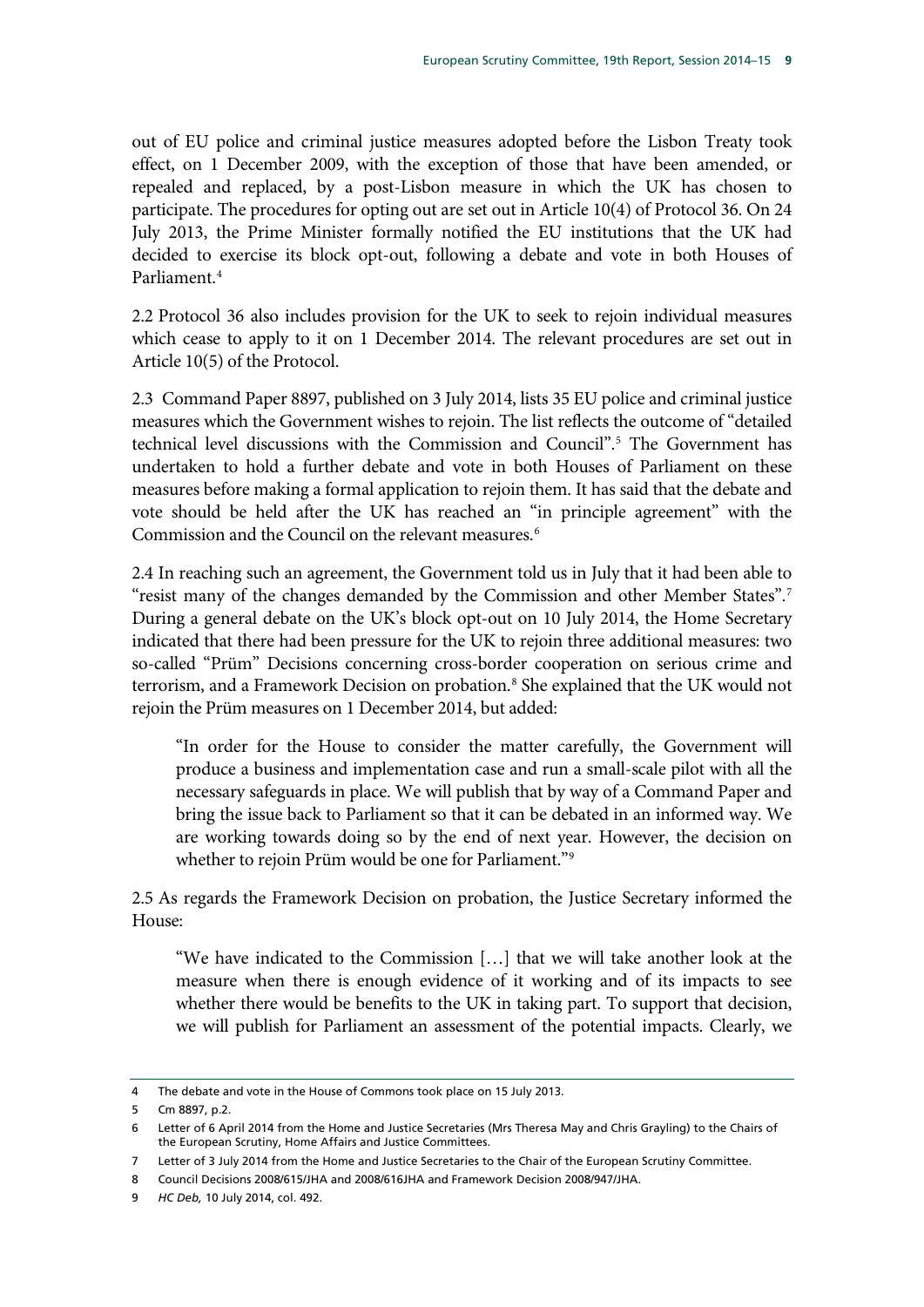will not agree to join this or any further JHA measure unless it is in our national interest to do so."[10](#page-13-0)

2.6 The two draft Council Decisions deposited for scrutiny concern provisions contained in Article 10(4) of Protocol 36. These provisions are intended to address the consequences — legal, practical and financial — of the UK's decision to opt out of pre-Lisbon EU police and criminal justice measures. The first  $-$  document (a)  $-$  seeks to implement the third sub-paragraph of Article 10(4) which allows the Council to adopt a decision "determining that the United Kingdom shall bear the direct financial consequences, if any, necessarily and unavoidably incurred" as a result of exercising the block opt-out. The second document (b) — seeks to implement the second sub-paragraph of Article 10(4) which requires the Council to "determine the necessary consequential and transitional arrangements". Both draft Council Decisions have to be agreed by a qualified majority, but the UK is excluded from taking part in the vote on document (b) on transitional arrangements.

2.7 On 3 November 2014, the Government laid before Parliament *The Criminal Justice and Data Protection (Protocol No. 36) Regulations 2014*. According to the Government's accompanying Explanatory Memorandum, these Regulations will "give effect to a Commission Decision and a Council Decision (to be published in the Official Journal in due course) (together "the Protocol 36 Decisions"), to be made under Article 10 of Protocol (No. 36) on Transitional Provisions ("Protocol 36") to the EU Treaties".[11](#page-13-1) The Regulations, which take the form of a single statutory instrument under section 2(2) of the European Communities Act 1972, will "complete transposition in relation to 11 of the 35 measures which the Government has said it is in the national interest for the UK to seek to rejoin".<sup>[12](#page-13-2)</sup> The Government envisages that the Regulations will be made "on or shortly after 1 December 2014" as the power to make them "only crystallises once the Protocol 36 Decisions have been made by the Commission and the Council. This is expected to be no later than shortly after midnight (00:00) on 1st December 2014".[13](#page-13-3) Draft Council and Commission Decisions confirming UK participation in the 35 measures listed in Command Paper 8897 have not yet been deposited for scrutiny.

2.8 In this Report, we set out the Government's position on the two draft Council Decisions concerning the financial consequences of the UK's block opt-out decision and the consequential and transitional arrangements. We seek further information from the Minister for Modern Slavery and Organised Crime (Karen Bradley) on a number of concerns arising from these documents and the broader process of Parliamentary scrutiny of the UK's block opt-out decision.

2.9 **We repeat the view expressed in our Sixteenth Report, agreed on 29 October 2014, that a delay of more than two weeks in providing Explanatory Memoranda on these draft Decisions, given the imminence of the 1 December 2014 deadline, is wholly unacceptable.[14](#page-13-4) Our concern is compounded by the absence of any explanation or** 

<span id="page-13-0"></span><sup>10</sup> *HC Deb,* 10 July 2014, col. 549.

<span id="page-13-1"></span><sup>11</sup> See p.1 of the Government's Explanatory Memorandum on the Regulations.

<span id="page-13-2"></span><sup>12</sup> *Ibid*.

<span id="page-13-3"></span><sup>13</sup> *Ibid*.

<span id="page-13-4"></span><sup>14</sup> See Council document 9883/14, (36117), Sixteenth Report HC 219-xv1 (2014-15), chapter 12 (29 October 2014).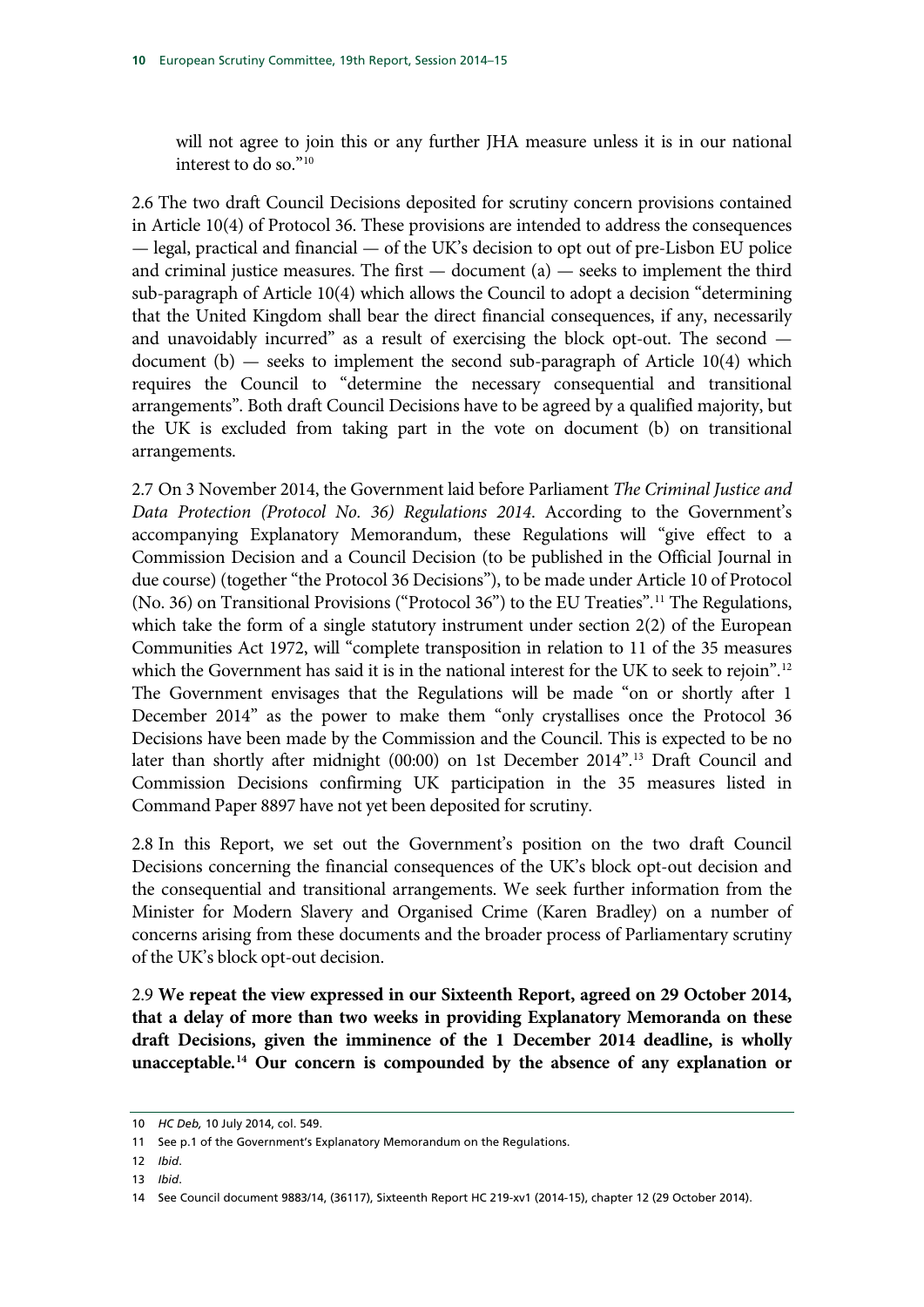**apology by the Minister in her Explanatory Memoranda, an omission which serves to underline the Government's failure to engage with Parliament on this important matter in a timely and transparent manner.**

2.10 **Both draft Decisions are based on Article 10(4) of Protocol 36. Article 10(4) establishes the procedures for the UK to opt** *en masse* **of pre-Lisbon EU police and criminal justice measures and confers powers on the Council to determine any direct financial consequences, as well as the "necessary consequential and transitional arrangements", ensuing from the UK's opt-out. The Minister suggests that the second sub-paragraph of Article 10(4) confers a "wide power" to adopt consequential and transitional arrangements which include extending the application to the UK of 35 measures which would otherwise cease to apply on 1 December 2014. The extension is for a further 6 days, until 7 December 2014, thereby enabling a potential legal gap to be avoided.**

2.11 **The Minister tells us that the content of the draft Decision on consequential and transitional arrangements — document (b) — "largely reflects the position agreed in principle by the UK and the Commission" and communicated to the House in the general debate held on 10 July 2014. We remind the Minister that the Home Secretary referred on that occasion to a commitment to produce a business and implementation case on the Prüm system. Command Paper 8671, published in July 2013, clearly indicates that the Prüm system comprises two, not three, EU measures[.15](#page-14-0) It does not include Framework Decision 2009/905/JHA on the accreditation of forensic service providers as part of the Prüm system. During the general debate, the Justice Secretary also indicated that the Government would "take another look" at Framework Decision 2008/947/JHA on the mutual recognition of probation decisions and "publish for Parliament an assessment of the potential impacts".[16](#page-14-1)**

2.12 **The Minister's Explanatory Memorandum does not explain why the Prüm package has expanded from two to three measures or why the Framework Decision on probation no longer appears to feature in the proposed consequential and transitional arrangements. We ask her to state, in terms, whether she accepts that Framework Decision 2009/905/JHA on the accreditation of forensic service providers forms an integral and inseparable part of the Prüm package and to explain why this should be the case. We also ask her whether the Government still intends to review UK participation in the Framework Decision on probation and publish an impact assessment.**

2.13 **The Minister states that there are "inaccuracies in relation to certain references to Framework Decision 2009/905/JHA [on the accreditation of forensic service providers] in relation to funding received"[.17](#page-14-2) We ask her to explain these inaccuracies, their implications for the sum that the UK may be required to repay, and whether they will affect the Government's support for the draft Decision.**

<span id="page-14-0"></span><sup>15</sup> See Cm 8671, p.106.

<span id="page-14-1"></span><sup>16</sup> *HC Deb*. 10 July 2014, col. 549.

<span id="page-14-2"></span><sup>17</sup> See para 21 of the Minister's Explanatory Memorandum on document (a).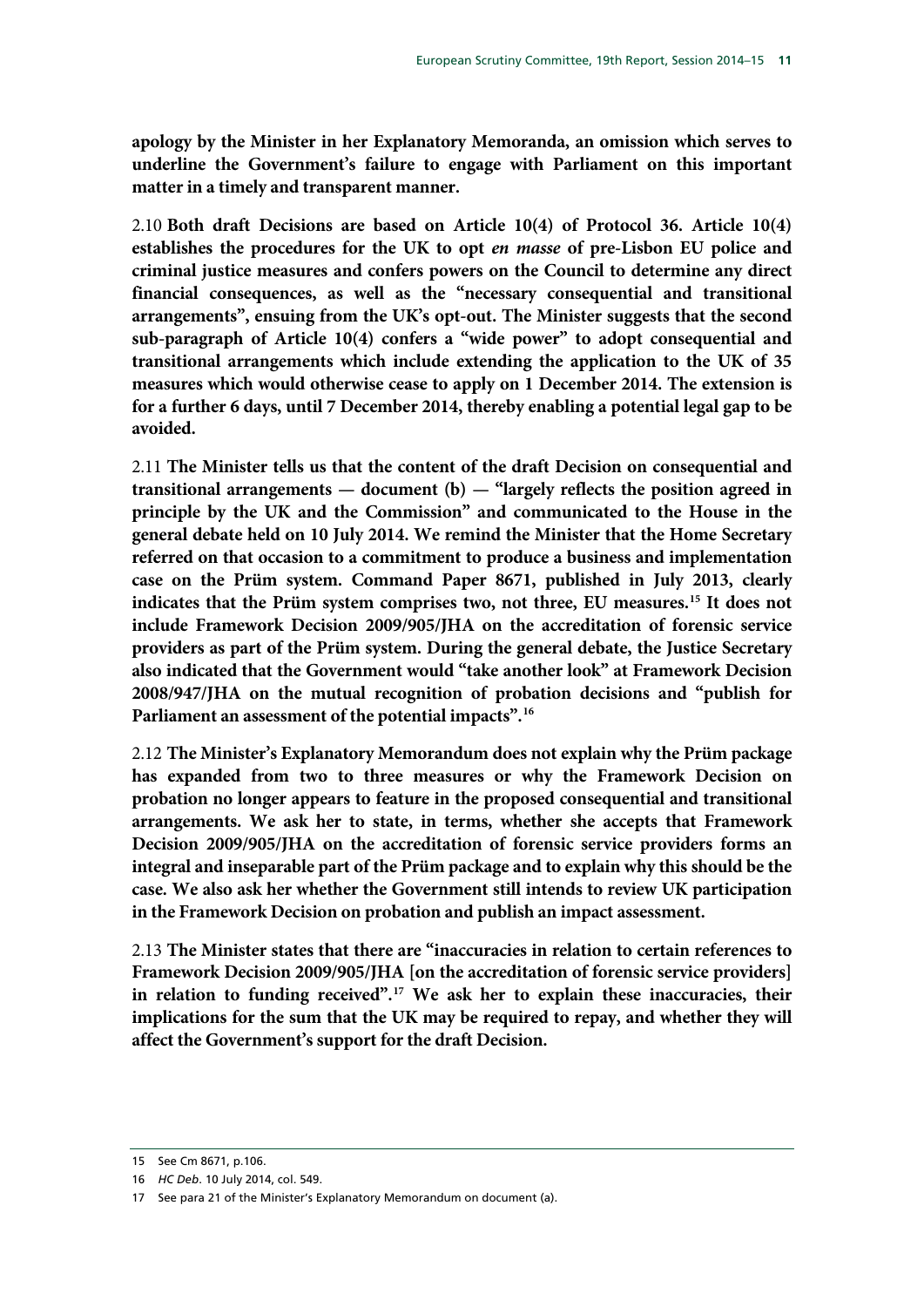2.14 **The Minister informs us that "the decision to rejoin the package of 35 measures will require secondary legislation".[18](#page-15-0) We assume that the secondary legislation to which she refers is** *The Criminal Justice and Data Protection (Protocol No. 36) Regulations 2014* **which were laid in Parliament on 3 November. At first sight, the need for additional legislation would appear to be counter-intuitive, given that the UK already participates in, and is bound by, the 35 measures, including any deadlines contained in them for transposition and implementation. We understand that the purpose of the Regulations is to complete transposition in relation to 11 of the 35 measures. The need to do so in the manner proposed, and at such short notice, remains unclear. We ask the Minister to explain whether the Regulations are intended to avoid or mitigate the risk that the Commission will bring infringement proceedings against the UK shortly after 1 December 2014, or whether ensuring full and timely transposition of the measures by that date is one of the conditions imposed by the Commission as a pre-requisite for UK participation in the 35 measures.[19](#page-15-1)**

2.15 **We ask the Minister to confirm that the affirmative resolution procedure for approval of the Regulations is not intended to substitute for a full debate and vote on the 35 measures and reiterate our position that there should be a separate motion for each measure the Government proposes to seek to rejoin.**

2.16 **We note that the Government's Explanatory Memorandum accompanying the Regulations indicates that the power to make them derives from a Commission Decision and a Council Decision which have not yet been deposited for scrutiny. We ask the Minister to tell us when we can expect the draft Decisions to be deposited and to give an assurance that we will have sufficient opportunity to consider and report on them before 1 December 2014.**

2.17 **Pending further information from the Minister, the draft Decisions on financial consequences and consequential and transitional arrangements remain under scrutiny. We draw these instruments, and our observations, to the attention of the Home Affairs and Justice Select Committees.**

**Full details of the documents:** (a) Draft Council Decision determining certain direct financial consequences incurred as a result of the cessation of the participation of the United Kingdom of Great Britain and Northern Ireland in certain acts of the Union in the field of police cooperation and judicial cooperation in criminal matters adopted before the entry into force of the Treaty of Lisbon: (36368), 13680/14, COM(14) 595; (b) Draft Council Decision determining certain consequential and transitional arrangements concerning the cessation of the participation of the United Kingdom of Great Britain and Northern Ireland in certain acts of the Union in the field of police cooperation and judicial cooperation in criminal matters adopted before the entry into force of the Treaty of Lisbon: (36369), 13683/14 + ADD 1, COM(14) 596.

<span id="page-15-0"></span><sup>18</sup> See paras 12 and 14 of the Minister's Explanatory Memoranda.

<span id="page-15-1"></span><sup>19</sup> Under Article 331(1) TFEU, the Commission may stipulate the conditions that have to be fulfilled in order to participate in the 35 measures the UK wishes to rejoin.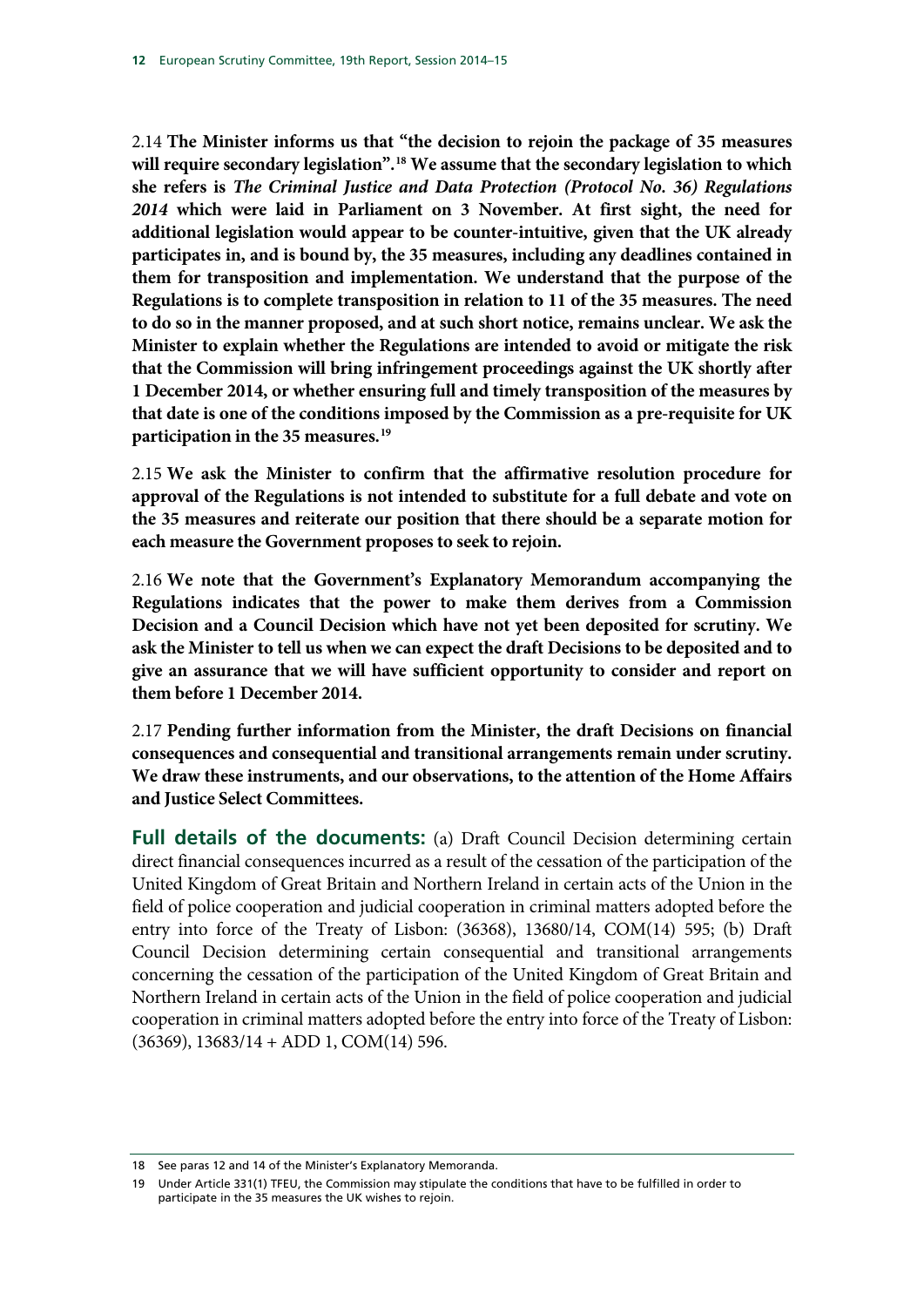## **Background**

2.18 Further detailed information and analysis on the UK's block opt-out decision, and the measures the Government wishes to rejoin, is contained in the Reports listed at the end of this chapter which we, and our colleagues on the Home Affairs and Justice Committees in the Commons and the European Union Committee in the Lords, have published over the last eighteen months.

2.19 The transitional provisions contained in Article 10 of Protocol 36 apply to pre-Lisbon EU police and criminal justice measures adopted under the intergovernmental "Third Pillar" of the Treaty on European Union. Following the expiry of a five-year transitional period, which started on 1 December 2009, these measures will be subject to the full jurisdiction of the Court of Justice and the Commission's enforcement powers for all Member States participating in them from 1 December 2014. The UK has given notice that it will not participate in these measures, which will cease to apply to the UK on 1 December 2014.

2.20 Article 10(4) of Protocol 36 includes provisions to address the consequences of a decision by the UK to opt out of these measures. Sub-paragraph two authorises the Council, acting on a Commission proposal, to adopt the necessary consequential and transitional arrangements. Sub-paragraph three authorises the Council, again acting on a Commission proposal, to determine any direct financial consequences to be borne by the UK which are a necessary and unavoidable consequence of the UK's decision to opt out.

2.21 The Government has determined that, subject to a vote in both Houses of Parliament, it is in the UK's national interest to rejoin 35 of the measures which would otherwise cease to apply on 1 December 2014. These 35 measures are listed in Command Paper 8897. Article 10(5) of Protocol 36 sets out the procedures for rejoining these measures and provides that, in applying them, the UK and EU institutions must "seek to re-establish the widest possible measure of participation of the UK in the *acquis* of the Union in the area of freedom, security and justice without seriously affecting the practical operability of the various parts thereof, while respecting their coherence".

## **The first draft Council Decision — document (a)**

2.22 The draft Council Decision consists of two Articles. Article 1 makes reference to provisions contained in the second draft Council Decision — document (b) — which establish a series of deadlines for the UK to undertake and complete a full business and implementation case for rejoining three Prüm-related EU measures by 31 December 2015 (see below for further details). If the UK fails to meet any of these deadlines, or decides not to rejoin the three Prüm-related EU measures, then it shall "repay to the budget of the European Union the sums received under the Programme 'Prevention of and Fight against Crime' up to  $\epsilon$ 1,508,855". Article 2 stipulates that the Council Decision shall enter into force on 1 December 2014.

2.23 The UK is entitled to take part in the vote (by qualified majority) on this draft Council Decision.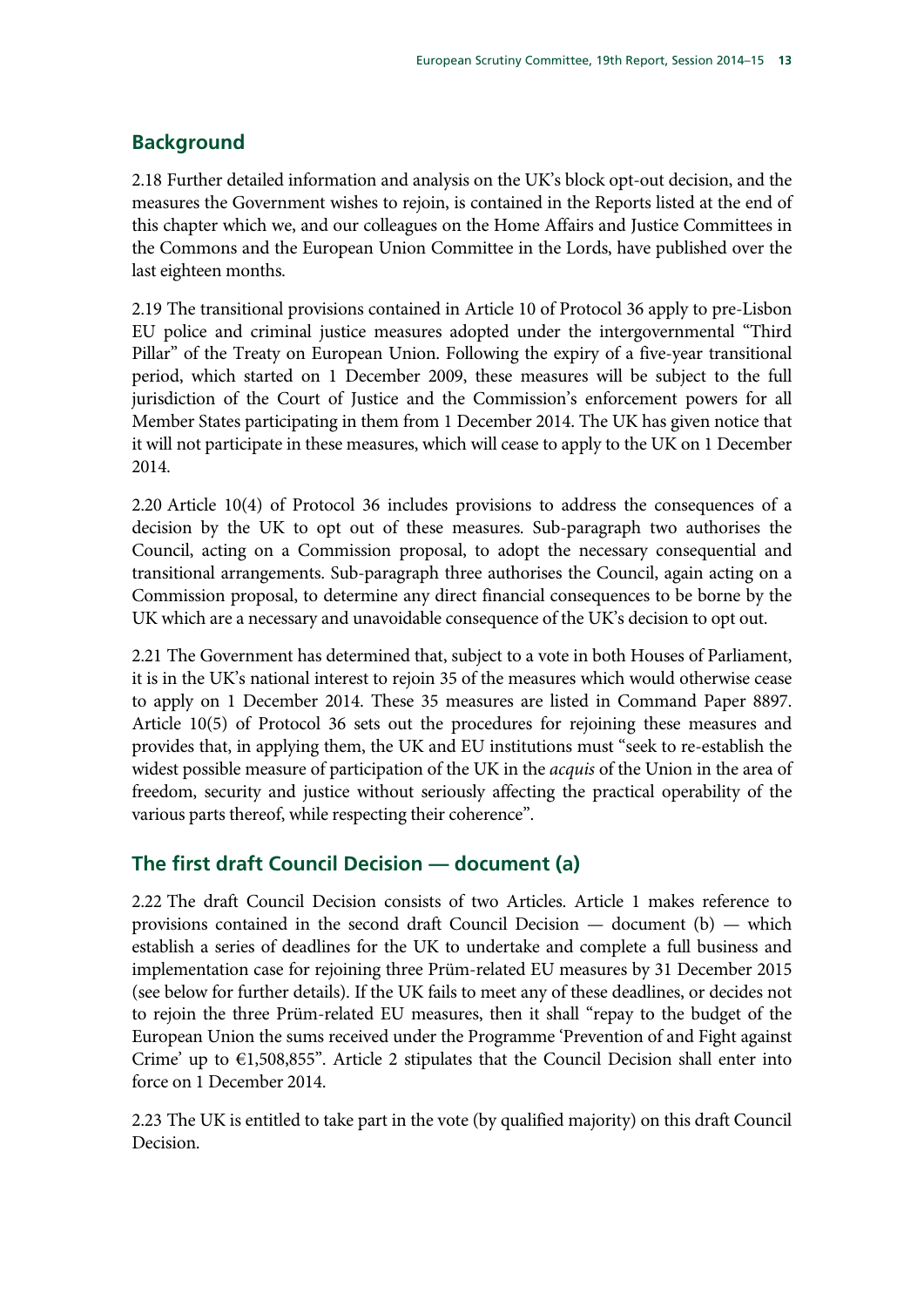2.24 The Commission's explanatory memorandum accompanying the draft Council Decision notes that the UK has received a specific allocation of funding from the Programme 'Prevention and Fight against Crime' covering the period 2007–13 for two projects to support the implementation of the Prüm Decisions in the UK, the first concerning the exchange of DNA, the second fingerprint evaluation. The sum of €1,508,855 corresponds to the maximum amount of EU funding the UK is entitled to receive from the Programme. The Commission makes clear that, in the event that the UK decides not to participate in the three Prüm-related EU measures or fails to comply with the timetable envisaged for completing the business and implementation case, it will be required to repay the amount of EU funding actually received, up to a maximum of  $\bigoplus$ , 508, 855.

## **The second draft Council Decision — document (b)**

2.25 This draft Council Decision would take effect a day earlier, on 30 November 2014. It provides, in Article 1, that the 35 measures the UK wishes to rejoin (reproduced in an Annex to the Decision) shall continue to apply to the UK until **7 December 2014**.

2.26 Article 2 requires the UK to "undertake a full business and implementation case to assess the merits and practical benefits" of opting back into three Prüm-related EU measures. These are Council Decisions 2008/615/JHA and 2008/616/JHA, and Framework Decision 2009/905/JHA. The two Council Decisions provide for enhanced cross-border cooperation between national law enforcement authorities responsible for the prevention and investigation of criminal offences, including the automated exchange of DNA profiles, fingerprint and vehicle registration data. The Framework Decision requires the accreditation of forensic service providers who undertake DNA profiles and fingerprinting analysis to a common international standard. It is intended to facilitate the mutual recognition of test results and analyses across the EU. Work on the business and implementation case must commence **within 10 days** of the Decision entering into force (on 30 November 2014) and comply with the following timetable:

- publication of the results by **30 September 2015** at the latest;
- a decision by **31 December 2015** on whether or not to opt into the measures, if the business and implementation case is positive; and
- notification of the UK's decision to the Council **within four weeks from 31 December 2015**.

2.27 In carrying out the business and implementation case, the Government is required to consult closely with operational partners in the UK, and with the Commission, Europol, Eurojust and other Member States.

2.28 Article 3 of the draft Decision precludes the UK from accessing, for law enforcement purposes, fingerprint data held in the Eurodac database until such time as it rejoins the three Prüm-related EU measures. The provision for law enforcement access is contained in a 2013 Regulation establishing Eurodac and takes effect on 20 July 2015.[20](#page-17-0) Article 20 of the

<span id="page-17-0"></span><sup>20</sup> See Regulation (EU) No. 603/2013, in particular recital 32 and Article 20.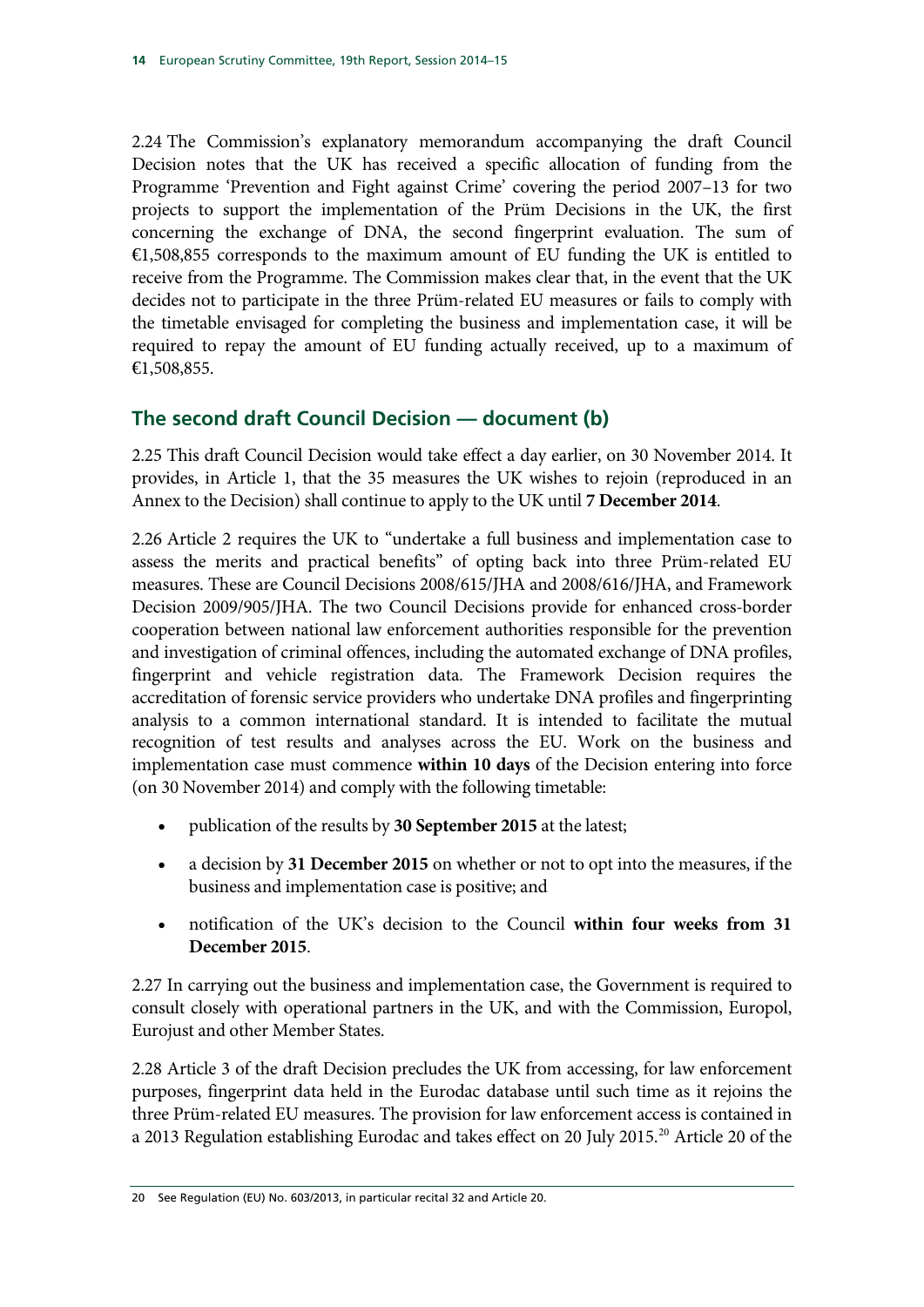Regulation only allows designated national law enforcement authorities to request a fingerprint comparison with data stored in the Eurodac database if they have already undertaken an automated check under the Prüm system (specifically, under Decision 2008/615/JHA). The Commission makes clear that this limitation on UK access to Eurodac for law enforcement purposes does not affect UK participation in all of the other elements of Eurodac, notably to support the implementation of the Dublin system for determining the Member State responsible for handling an asylum application.<sup>[21](#page-18-0)</sup>

2.29 Article 4 deals with the consequences of a failure on the part of the UK Government to rejoin the three Prüm-related EU measures within the envisaged timetable. It requires the Commission to "submit a report to the European Parliament and to the Council on the effects of the non-participation of the UK" in these measures.

2.30 The UK is not entitled to take part in the vote (by qualified majority) on this draft Council Decision.

2.31 In its explanatory memorandum accompanying the draft Council Decision, the Commission observes:

"It is expected that the United Kingdom will notify its wish to participate in 35 acts of the former third pillar *acquis* which will cease to apply to it on 1 December 2014. Any disruption in the implementation and application of these acts should be avoided. It should therefore be provided that these acts will continue to apply to the United Kingdom for a limited transitional period until the decisions of the Council and the Commission authorising the participation of the United Kingdom take effect."[22](#page-18-1)

2.32 The Commission says that the requirement to undertake a business and implementation case to assess the merits and practical benefits of UK participation in the three Prüm-related EU measures stems from their "practical and operational significance [...] for public security, and more particularly for law enforcement and the prevention, detection and investigation of criminal offences". It also notes that, before making a decision to rejoin these measures, "the United Kingdom has indicated that a positive vote in its Parliament will be required".<sup>[23](#page-18-2)</sup>

#### **The Government's Explanatory Memoranda of 3 November 2014**

2.33 The Minister (Karen Bradley) provides separate Explanatory Memoranda for each of the draft Council Decisions. She explains that the Government has reached an 'in principle' deal with the Commission to rejoin 29 non-Schengen measures and is "close to reaching agreement" with the Council to rejoin six Schengen measures. Two Member States have now lifted their technical reserves on the Schengen measures and discussions are continuing on the one technical reserve that remains.<sup>[24](#page-18-3)</sup> In order to rejoin the package of 35 measures, the Minister indicates that secondary legislation will be required.

<span id="page-18-0"></span><sup>21</sup> See p.3 of the Commission's explanatory memorandum accompanying the draft Decision.

<span id="page-18-1"></span><sup>22</sup> See p.3 of the Commission's explanatory memorandum.

<span id="page-18-2"></span><sup>23</sup> See recital 9 to the draft Decision and pp.3–4 of the Commission's explanatory memorandum.

<span id="page-18-3"></span><sup>24</sup> See para 3 of both of the Minister's Explanatory Memoranda.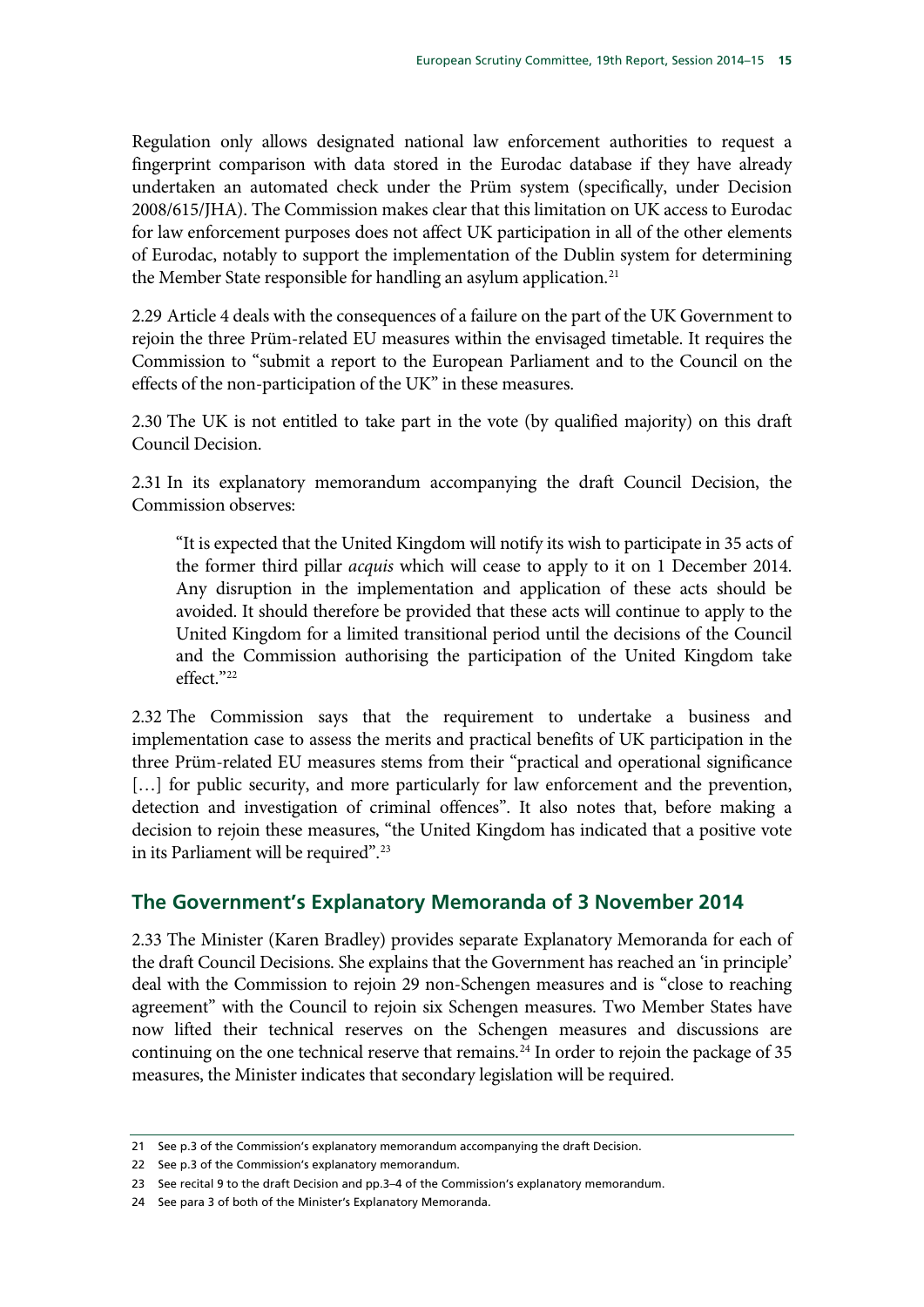2.34 Turning first to document (a) addressing the financial consequences of the UK's block opt-out decision, the Minister notes that the draft Decision concerns three measures — Council Decisions 2008/615/JHA and 2008/616/JHA and Framework Decision 2009/905/JHA — which are referred to collectively as the 'Prüm Decisions'. She continues:

"The Government has been clear throughout this process that it has neither the time, nor the money to implement the Prüm Decisions by 1 December. As a result the Government is not seeking to rejoin the Prüm Decisions. However, UK law enforcement and other Member States have stated that the measure could bring benefits in the fight against serious cross-border crime. In order to assess this fully the Government has agreed to produce a business and implementation case and run a small-scale pilot, with all necessary safeguards in place. This will be published by way of a Command Paper next year and a vote will be held in Parliament to determine the UK's participation or otherwise."[25](#page-19-0)

2.35 The Minister explains that the UK has been allocated a maximum of  $\epsilon$ 1,508,855 in EU funding from the Specific Programme 'Prevention and Fight Against Crime' to "explore the implementation of the Prüm DNA Exchange and facilitate the Prüm Fingerprint Evaluation Project". She adds:

"Article 10(4) of Protocol 36, third subparagraph, states that the Council may determine the direct financial consequences necessarily and unavoidably incurred as a result of the UK decision to exercise its opt-out. The Government considers that this test sets an extremely high threshold. Nevertheless, the Government accepts that funding received to explore the implementation of any of the Prüm Decisions falls within the test set out in the Protocol. The Government also accepts that should the UK decide not to opt-into relevant Prüm Decisions or does not respect the deadlines set out in COM (2014) 596 (13680/14) final [document (b)] that it is required to repay the sums actually received under the 'Prevention and Fight Against Crime' Programme."[26](#page-19-1)

2.36 The Minister makes a number of technical comments on the drafting of the draft Decision, as follows:

- Recital (5) should reflect the wording of the third sub-paragraph of Article 10(4) of Protocol 36 by referring to the "direct" financial consequences of the UK's block opt-out decision;
- Recital (8) and Article 1 should include a cross-reference to Article 2 (not Article 1) of the second draft Decision — document (b); and
- The reference to the Specific Programme 'Prevention of and Fight Against Crime' in footnote 10 should include the appropriate inverted commas.

<span id="page-19-0"></span><sup>25</sup> See para 18 of the Minister's Explanatory Memorandum on the first draft Council Decision — document (a).

<span id="page-19-1"></span><sup>26</sup> See paras 19–20 of the Minister's Explanatory Memorandum on document (a).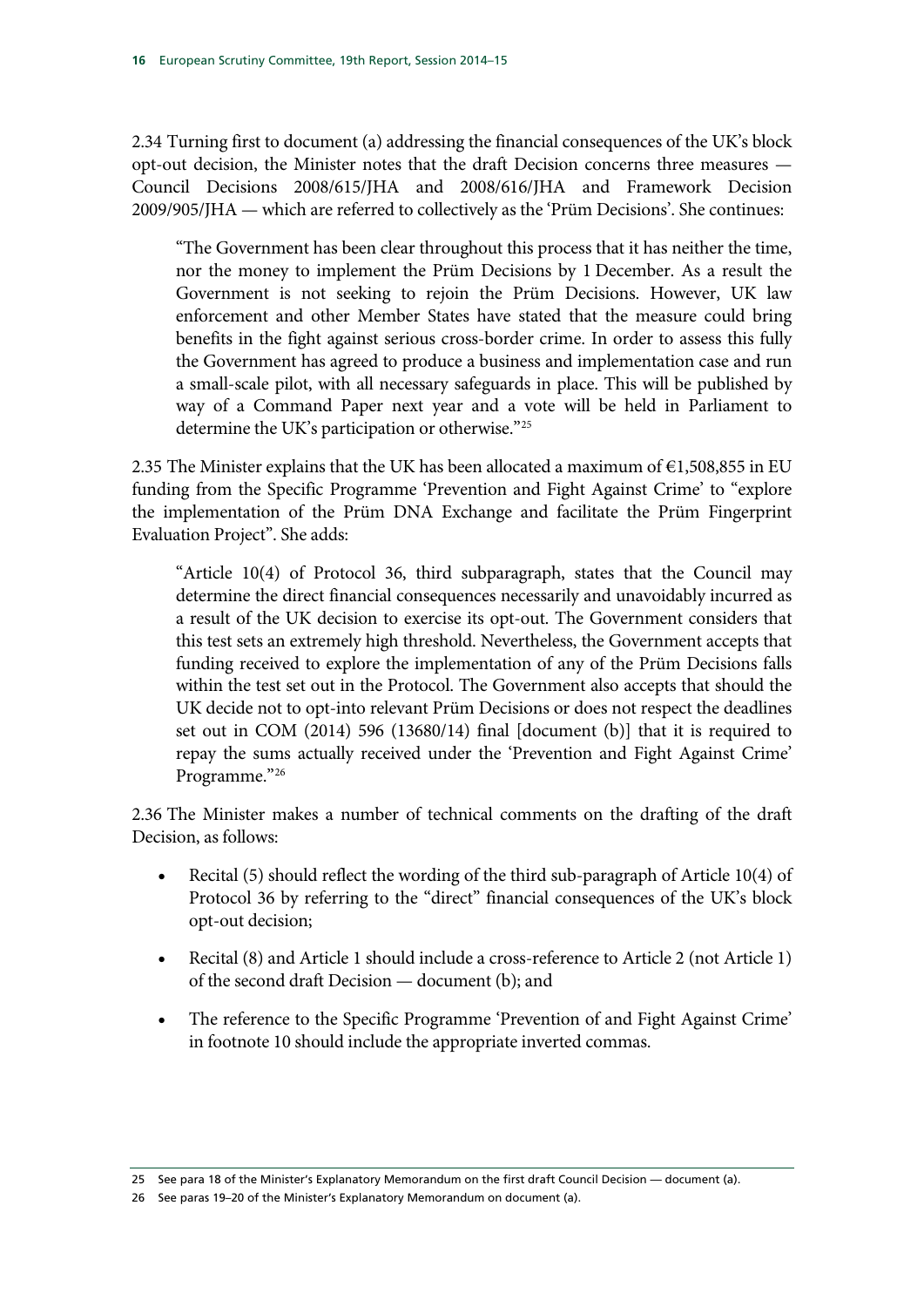2.37 She also considers that there are "inaccuracies in relation to certain references to Framework Decision 2009/905/JHA in relation to funding received".<sup>[27](#page-20-0)</sup>

2.38 The Minister explains, in relation to the second draft Decision — document  $(b)$  — on consequential and transitional arrangements that it is based on "the wide power" conferred by Article 10(4), second sub-paragraph. She adds:

"Its objective is to make the best provision for protecting public security in the EU and to avoid any operational issues as a result of the UK leaving all instruments on 1 December 2014 and seeking to rejoin the 35 measures set out in the associated Annex [to the draft Decision]."[28](#page-20-1)

2.39 She notes that recital (4) to the draft Decision is incomplete, pending formal notification that the UK intends to seek to rejoin the 35 measures listed in the Annex which replicate those contained in Command Paper 8897:

"The intention is that those details are completed once the UK's formal notification to seek to rejoin measures it has opted out of has been sent. This makes clear that the proposal cannot be adopted in this form until the UK has sent its formal notification. This is an important reference as it ensures that the decision on whether the UK rejoins any measures is the UK's alone and that the proposal is simply an 'in principle draft' until such a notification is received."[29](#page-20-2)

2.40 Turning to the main provisions of the draft Decision, the Minister first explains the purpose of Article 1:

"Article 1 […[ sets out that the listed acts in the associated Annex shall continue to apply to the UK until 7 December 2014. The list in the associated Annex is the list that the UK has agreed 'in principle' with the Commission and almost all other Member States. This list is the same list that is set out in Command Paper 8897. Therefore in the event that the UK formally notifies its wish to rejoin those 35 acts, they will be kept in force, for a specified and limited time, until 7 December 2014 to enable the appropriate procedures to be undertaken for the UK to formally rejoin them without any gap in legal or operational coverage. The Government accepts the rationale for the Commission's proposal in order to put beyond doubt, under the domestic legal systems of some Member States, that there is no gap in legal or operational coverage, even of a split second.["30](#page-20-3)

2.41 The remaining Articles deal with the consequences of the UK's non-participation in three Prüm-related measures:

"The Home Secretary set out in July the UK's commitments to a business and implementation case on Prüm followed by a vote. These features are reflected in the proposal.

<span id="page-20-0"></span><sup>27</sup> See para 21 of the Minister's Explanatory Memorandum on document (a).

<span id="page-20-1"></span><sup>28</sup> See para 10 of the Minister's Explanatory Memorandum on document (b).

<span id="page-20-2"></span><sup>29</sup> See para 11 of the Minister's Explanatory Memorandum on document (b).

<span id="page-20-3"></span><sup>30</sup> See para 19 of the Minister's Explanatory Memorandum on document (b).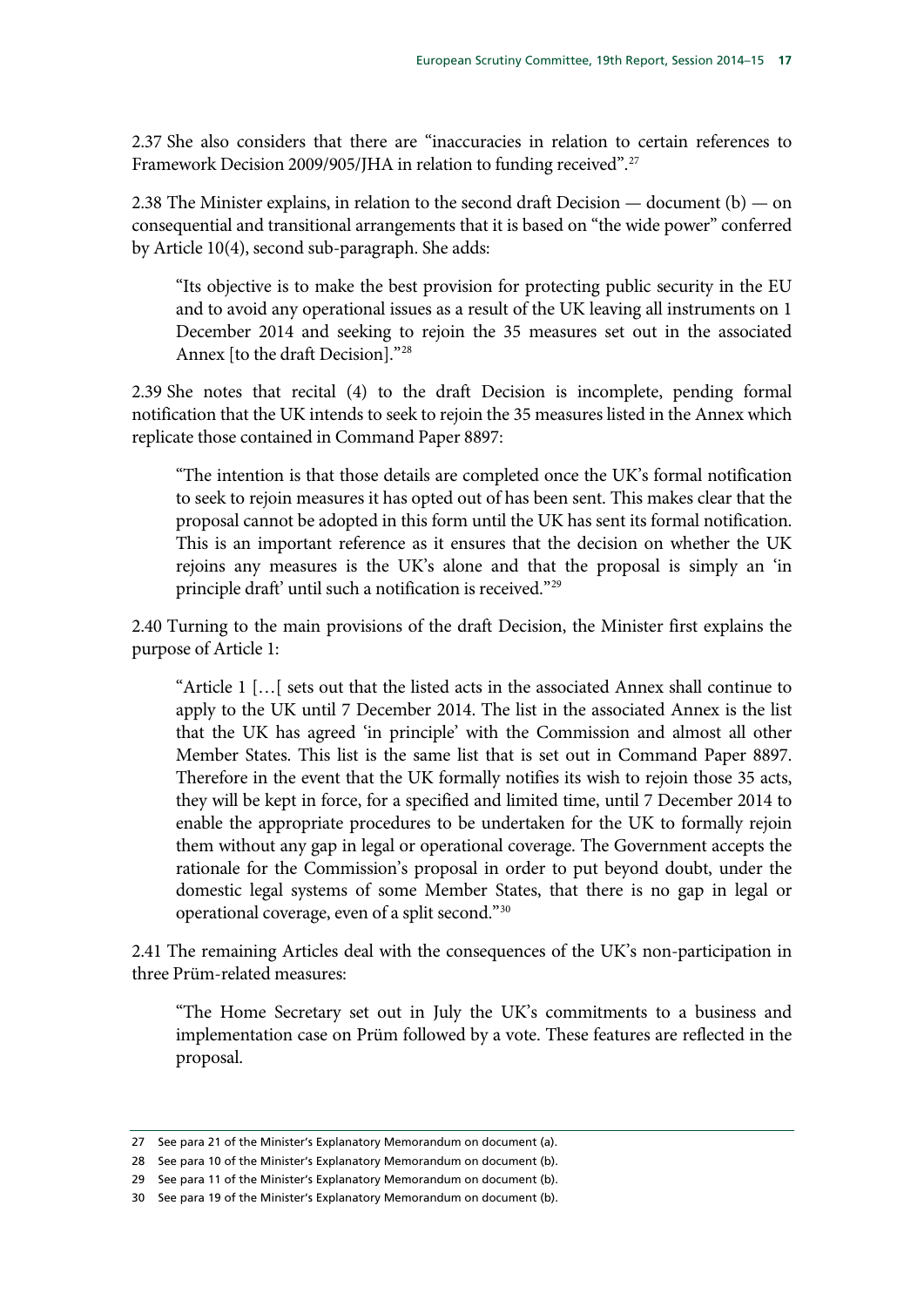"As a consequence of not rejoining these measures, the UK will not have access, for law enforcement purposes, to the Eurodac database set up under Regulation (EU) No 603/2013, once it applies from 20 July 2015. This is because of the drafting of that Regulation and is added for clarification in Article 3. Finally, Article 4 sets out, that if the UK does not notify the Commission that it wishes to rejoin the Prüm Decisions within 4 weeks of 31 December 2015, the Commission will transmit a report on the effects of non-participation to the European Parliament and to the Council.

"The proposal largely reflects the position agreed in principle by the UK and the Commission that was set out to Parliament by the Government on 10 July 2014 and ensures that it will be legally binding once adopted, in the event that the UK notifies that it wishes to rejoin the measures set out in the associated Annex. The Government considered it sensible to agree these procedural matters in principle in order to facilitate a smooth transition from 1 December 2014."[31](#page-21-0)

2.42 The Minister indicates that "there is no specific timetable envisaged" for the draft Decisions, but that both must be agreed before 1 December 2014 and that document (b) on consequential and transitional arrangements is intended to enter into force on 30 November 2014.<sup>[32](#page-21-1)</sup>

#### **Previous Committee Reports**

None, but the following Reports of the European Scrutiny, Home Affairs and Justice Committees are relevant: Thirty-seventh Report [HC 798](http://www.publications.parliament.uk/pa/cm201213/cmselect/cmeuleg/798/79802.htm) (2012–13), 22 March 2013; Eighth Report [HC 605](http://www.publications.parliament.uk/pa/cm201314/cmselect/cmjust/605/60502.htm) (2013–14), 31 October 2013; Ninth Report [HC 615](http://www.publications.parliament.uk/pa/cm201314/cmselect/cmhaff/615/61502.htm) (2013–14), 31 October 2013; Twenty-first Report [HC 683](http://www.publications.parliament.uk/pa/cm201314/cmselect/cmeuleg/683/68302.htm) (2013–14), 7 November 2013; First Joint Report from the European Scrutiny, Home Affairs and Justice Committees [HC 1177](http://www.publications.parliament.uk/pa/cm201314/cmselect/cmhaff/1177/117702.htm) (2013–14), 26 March 2014; Seventeenth Report HC 762 (2014–15), 4 November 2014. See also the following Reports of the European Union Committee in the House of Lords: Thirteenth Report [HL Paper 159](http://www.publications.parliament.uk/pa/ld201213/ldselect/ldeucom/159/15902.htm) (2012–13), 23 April 2013; Fifth Report [HL Paper 69](http://www.publications.parliament.uk/pa/ld201314/ldselect/ldeucom/69/6902.htm) (2013–14), 31 October 2013.

<span id="page-21-0"></span><sup>31</sup> See paras 23–25 of the Minister's Explanatory Memorandum on document (b).

<span id="page-21-1"></span><sup>32</sup> See paras 25 and 29 of the Minister's Explanatory Memoranda.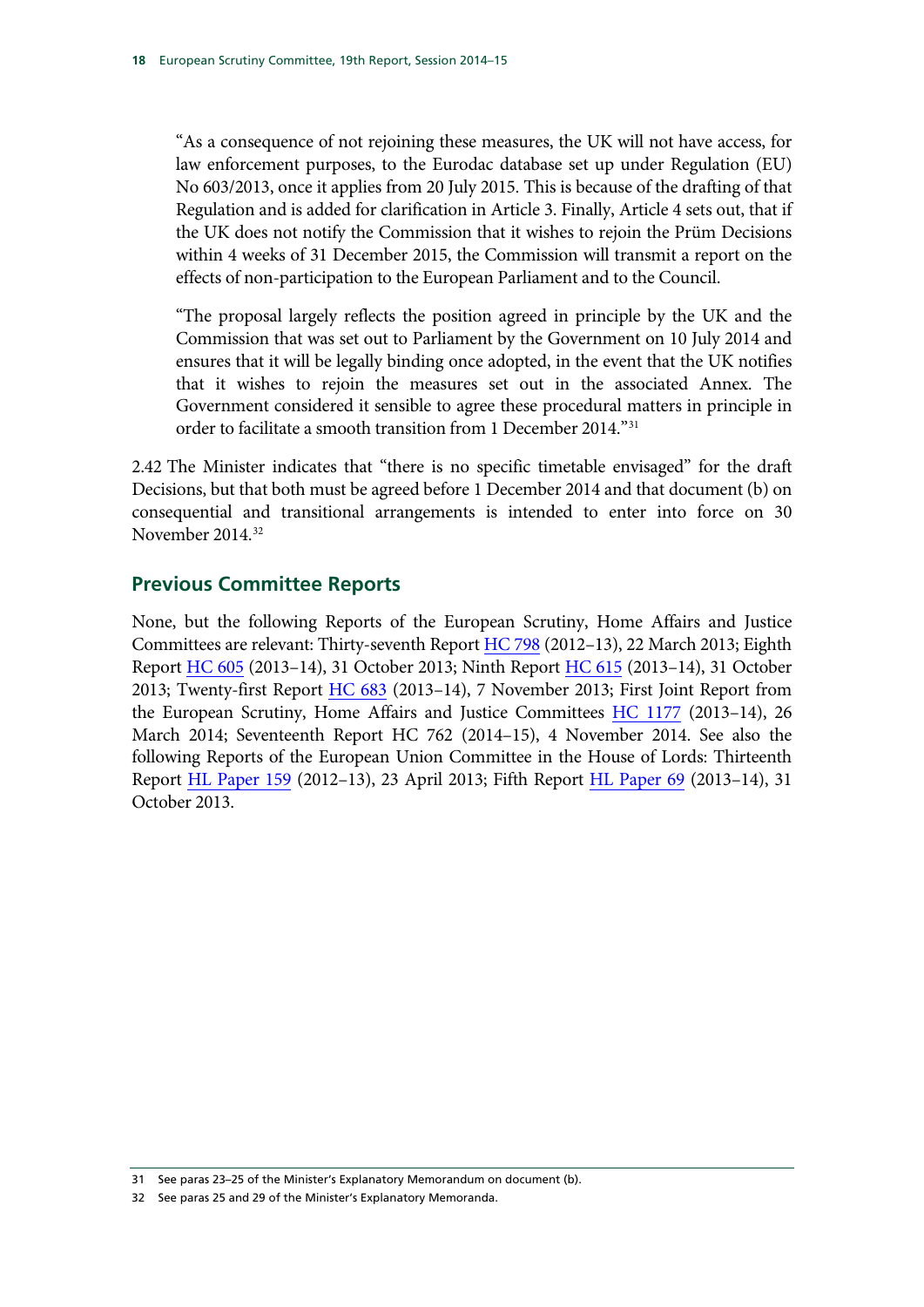# Formal minutes

#### **Wednesday 5 November 2014**

Members present:

Jacob Rees-Mogg

Mr James Clappison Michael Connarty Nia Griffith Kelvin Hopkins

Chris Kelly Henry Smith Mr Michael Thornton

\*\*\*\*

Draft Report, proposed by the Chair, brought up and read.

*Ordered,* That the draft Report be read a second time, paragraph by paragraph.

Paragraphs 1 to 2.9 read and agreed to.

Paragraph 2.10 read, amended and agreed to.

Paragraphs 2.11 to 2.42 read and agreed to.

*Resolved,* That the Report be the Nineteenth Report of the Committee to the House.

*Ordered,* That the Chair make the Report to the House.

\*\*\*\*

[Adjourned till Tuesday 19 November at 2.00pm.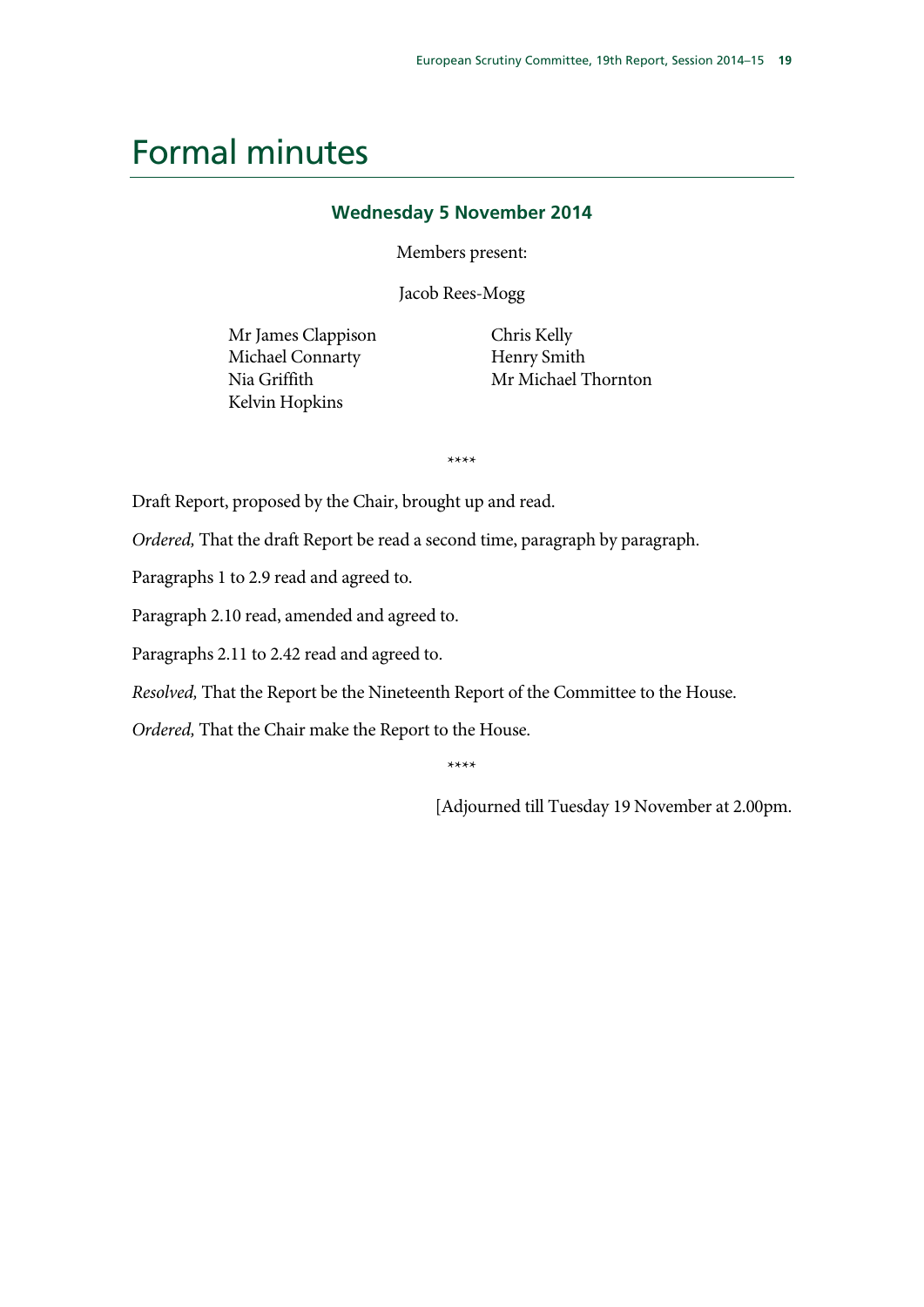# Standing Order and membership

The European Scrutiny Committee is appointed under Standing Order No.143 to examine European Union documents and—

- a) to report its opinion on the legal and political importance of each such document and, where it considers appropriate, to report also on the reasons for its opinion and on any matters of principle, policy or law which may be affected;
- b) to make recommendations for the further consideration of any such document pursuant to Standing Order No. 119 (European Committees); and
- c) to consider any issue arising upon any such document or group of documents, or related matters.

The expression "European Union document" covers —

- i) any proposal under the Community Treaties for legislation by the Council or the Council acting jointly with the European Parliament;
- ii) any document which is published for submission to the European Council, the Council or the European Central Bank;
- iii) any proposal for a common strategy, a joint action or a common position under Title V of the Treaty on European Union which is prepared for submission to the Council or to the European Council;
- iv) any proposal for a common position, framework decision, decision or a convention under Title VI of the Treaty on European Union which is prepared for submission to the Council;
- v) any document (not falling within (ii), (iii) or (iv) above) which is published by one Union institution for or with a view to submission to another Union institution and which does not relate exclusively to consideration of any proposal for legislation;
- vi) any other document relating to European Union matters deposited in the House by a Minister of the Crown.

The Committee's powers are set out in Standing Order No. 143.

The scrutiny reserve resolution, passed by the House, provides that Ministers should not give agreement to EU proposals which have not been cleared by the European Scrutiny Committee, or on which, when they have been recommended by the Committee for debate, the House has not yet agreed a resolution. The scrutiny reserve resolution is printed with the House's Standing Orders, which are available at www.parliament.uk.

#### **Current membership**

Sir William Cash MP (*Conservative, Stone*) (Chair) Andrew Bingham MP (*Conservative, High Peak*) Mr James Clappison MP (*Conservative, Hertsmere*) Michael Connarty MP (*Labour, Linlithgow and East Falkirk*) Geraint Davies MP (*Labour/Cooperative, Swansea West*) Julie Elliott MP (*Labour, Sunderland Central*) Stephen Gilbert MP (*Liberal Democrat, St Austell and Newquay*) Nia Griffith MP (*Labour, Llanelli*) Chris Heaton-Harris MP (*Conservative, Daventry*) Kelvin Hopkins MP (*Labour, Luton North*) Chris Kelly MP (*Conservative, Dudley South*) Stephen Phillips MP (*Conservative, Sleaford and North Hykeham*) Jacob Rees-Mogg MP (*Conservative, North East Somerset*) Mrs Linda Riordan MP (Labour/Cooperative, Halifax) Henry Smith MP (*Conservative, Crawley*) Mr Michael Thornton MP (*Liberal Democrat, Eastleigh*)

The following members were also members of the committee during the parliament:

Mr Joe Benton MP (*Labour, Bootle*) Jim Dobbin MP (*Labour/Co-op, Heywood and Middleton*) Tim Farron MP (*Liberal Democrat, Westmorland and Lonsdale*)